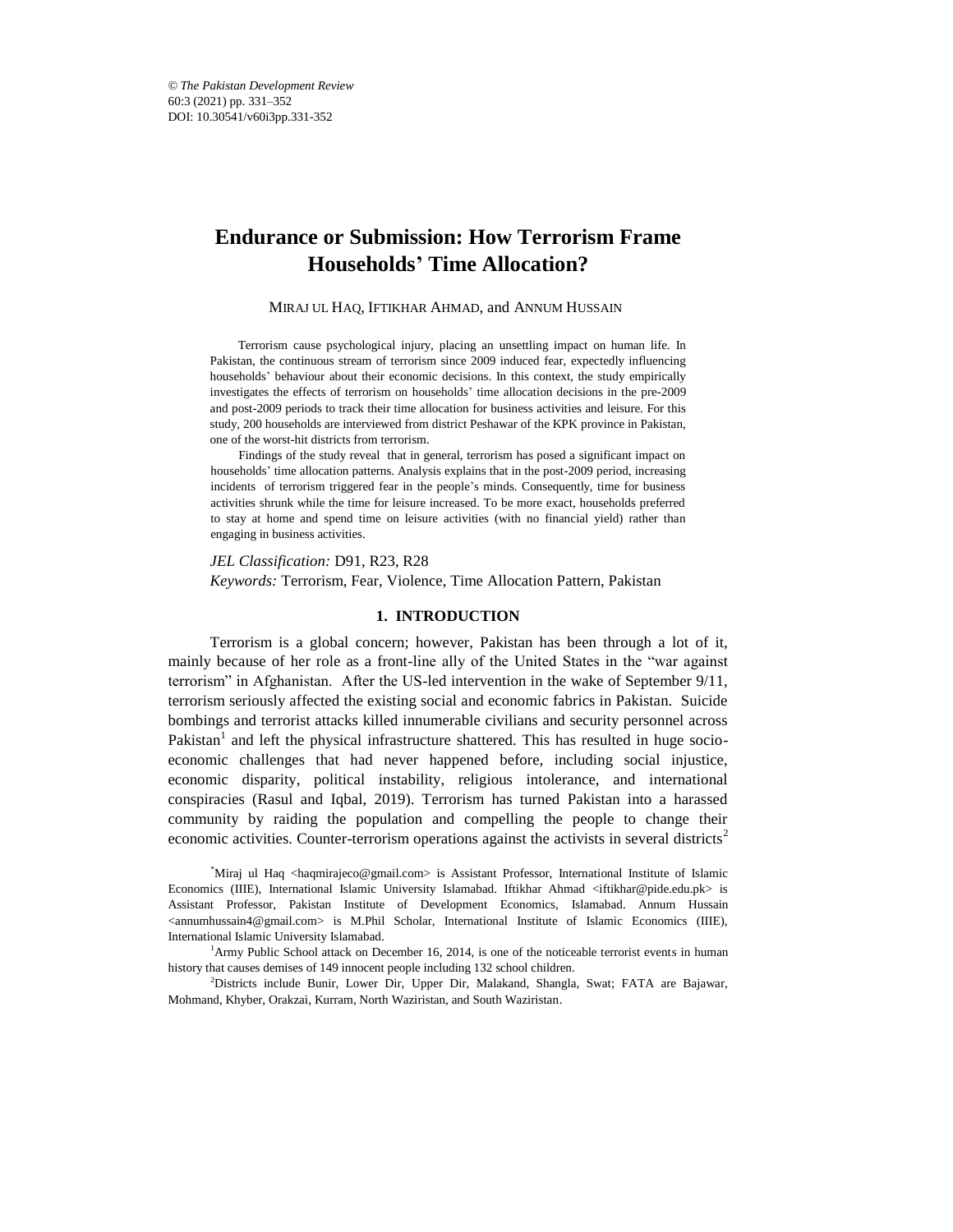of the Khyber Pakhtunkhwa (KPK) province and all seven Federally Administered Tribal Areas (FATA) caused social and psychological sufferings to the individual life. More than three million people were displaced, which is considered one of the most extensive relocations ever in the history of humankind.<sup>3</sup>

The never-ending terrorism since 2009 (see Appendix-A1) in Pakistan caused a psychological injury, prompting unsettling influence in the psychological balance of the people. The continuous wave of terrorism paved the track for the joint progression of the menace of sapping despair and insecurity that have reshaped the behaviour of different economic units about their economic decisions. In Pakistan, terrorism and its consequences are not a sudden occurrence; however, the existing frame of studies on the subject is highly deficient and does not cover the matter in its entirety. Some efforts have been made to present the bigger picture of the issue, yet no attempt has been made to offer comprehensive exploration at the micro-level. The existing array of studies on the topic mainly covers causes and determinants of terrorism, Pakistan's performance in counter-terrorism operations, and the impact of terrorism on the macroeconomic performance of Pakistan. For instance, Looney (2004); Grare (2007); Asal et al. (2008); Schaffer (2008); Nasir and Rehman (2019); Khan (2014); Shabib et al. (2015) explored the determinants and causes of terrorism. Tellis (2008) examined the performance of Pakistan in the war against terrorism. Riedel (2008) explores the efforts of Pakistan in the war against terrorism. Some others, especially Khan (2011), examined the impact of the military operation in FATA and  $PATA<sup>4</sup>$  on Pakistan's economic performance. Similarly, Saeed and Syed (2017) examined the causal linkages between terrorism and the economic growth of Pakistan.

Beyond the causes, direct losses, and macroeconomic perception of terrorism, the consequential terror-posed prolonged fear of imagined dangers has repercussions for preferences, choices, and eventually for decisions of economic units. However, the available literature on the subject is highly insufficient and does not cover the repercussions of the consequential terrorist acts on the households' economic decisionmaking at full length. There has been little understanding of the economic impacts of the psychological trauma of casualties on economic agents and their families. Terrorism may cause higher spending on health, absenteeism at work, and reduction in labour productivity, which collectively diminish the welfare and life satisfaction that households may endure.

To fill this gap, this study intends to examine the effects of terrorism on households' time allocation patterns, capturing their change in preferences about time allocation. In this context, the study empirically investigates the effects of terrorism on time allocation decisions in the pre-2009 and post-2009 periods to seek their time

4 Provincially Administered Tribal Areas.

<sup>&</sup>lt;sup>3</sup>Due to the unfolding crisis in different districts of the Malakand division of the KPK province, in April 2009, about 550,000 people were registered as Internally Displaced Persons (IDPs). In May 2009, the government launched a military operation against militants in district Swat causing the displacement of nearly 2.5 million people. In October 2009, military operation in FATA (Bajaur Agency, Mohmand Agency) started another wave of displacement as a result at the end of December 2009 around 250,000 people from Bajaur Agency and 180,000 from Mohmand Agency fled the area and migrated to different parts of the country. The third wave of displacement started in October 2009, as a result of the military operation against militants in South Waziristan that pushed around 293,000 people to displacement (Center for Research Security Studies, 2010; Amir-ud-Din, and Malik, 2016).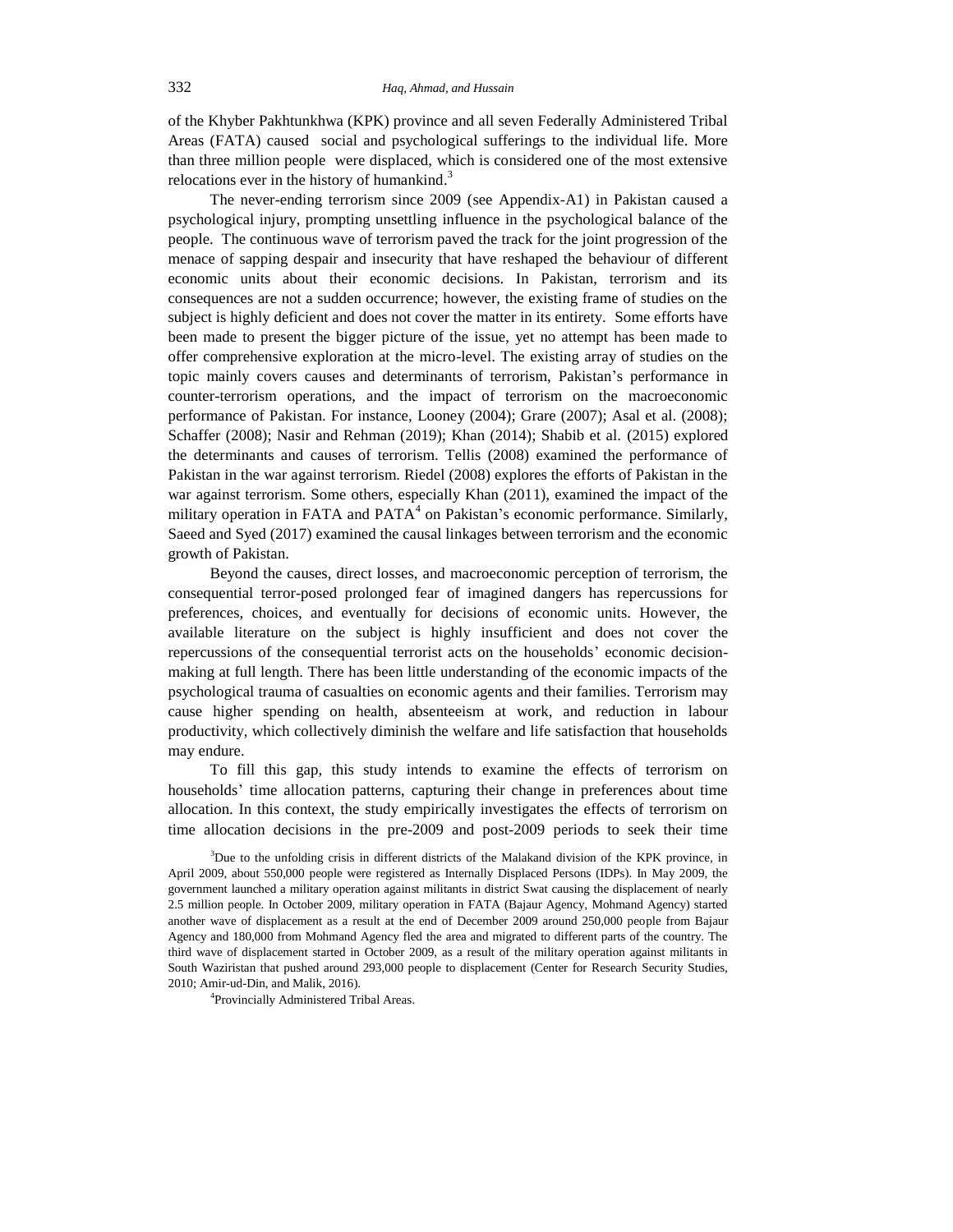allocation towards business activities and leisure time. The primary motivation behind the study is that the continuous stream of terrorism since 2009 induced fear, which triggers the behavioural change of economic units. Fear-based oppression raises costs of increased security measures, weakening the physical and mental human capacity that in turn affects the time allocation of individuals to business activities and leisure.

As fear is highly subjective, it cannot be measured easily; however, some innovative approaches attempt to value the loss in life stratification and welfare that households experience due to the fear that the acts of terrorism induce. The two approaches are Contingent Valuation and Hedonic Market approach that can be used to estimate the price of fear as indicated by Frey, Luechinger, and Stutzer (2007), and Frey, Benz and Stutzer (2004). Our study is subjective in nature, devoted to examining how the acts of terrorism result in stress and trauma (Psychology) of the economic unit and therefore affect its behaviour about time allocation. Hence, keeping in view the nature of the study, a perception-based survey is conducted to investigate how the acts of terrorism affected the economic units and consequently influenced their decision about time allocation. The study used primary data set obtained from the survey through a questionnaire collected from district Peshawar, KPK province of Pakistan.

Peshawar district is not only the most populous district of KPK province of Pakistan but it also happens to be the largest and capital city (Peshawar) of the province. A road and rail center near the famed Khyber Pass; Peshawar city is an important military and communications center, the historic terminus of the Grand Trunk Road of India, and the major depot for trade with Afghanistan. District Peshawar of KPK province is selected as a sample area. The following reasons may explain why. Firstly, frequent and continuous terrorist attacks have been witnessed since 2009 in district Peshawar; the one notable is the Army Public School terrorist attack on December 16, 2014. Secondly, being the capital city of Khyber Pakhtunkhwa province and located at the doorstep of Afghanistan, the ongoing war against terrorism affected the social and economic fabrics of the district Peshawar on many fronts. Thirdly, due to counter-terrorism operations against activists in several districts of the KPK province and FATA, most Internally Displaced Persons (IDPs) settled in district Peshawar, hence stand highly targeted area for terrorist activities. Under the rationale of these motives, we select district Peshawar as the study area to analyse the impact of terrorism on households' time allocation patterns.

In brief, one basic motivation to take on this study is the potential gap in the existing literature on the subject. The received literature does not cover the psychological trauma caused by terrorism on economic agent and their family. Since a result-oriented public policy requires knowledge at the micro-level, hence having analysis at the household level, we believe that our study feeds well into understanding the effects of terrorism on the state of life.

The rest of the paper is structured as follows. Section 2 presents a review of the existing studies on the subject in Pakistan and other countries. Section 3 presents the methodology for the study, which includes theoretical underpinning, empirical model, definition and construction of variables under consideration, and estimation technique. Section 4 presents data, sampling, and situational analysis of the study area (District Peshawar). Section 5 illustrates the estimated results and their interpretations. Finally, section 6 presents the concluding remarks extracted from the study findings.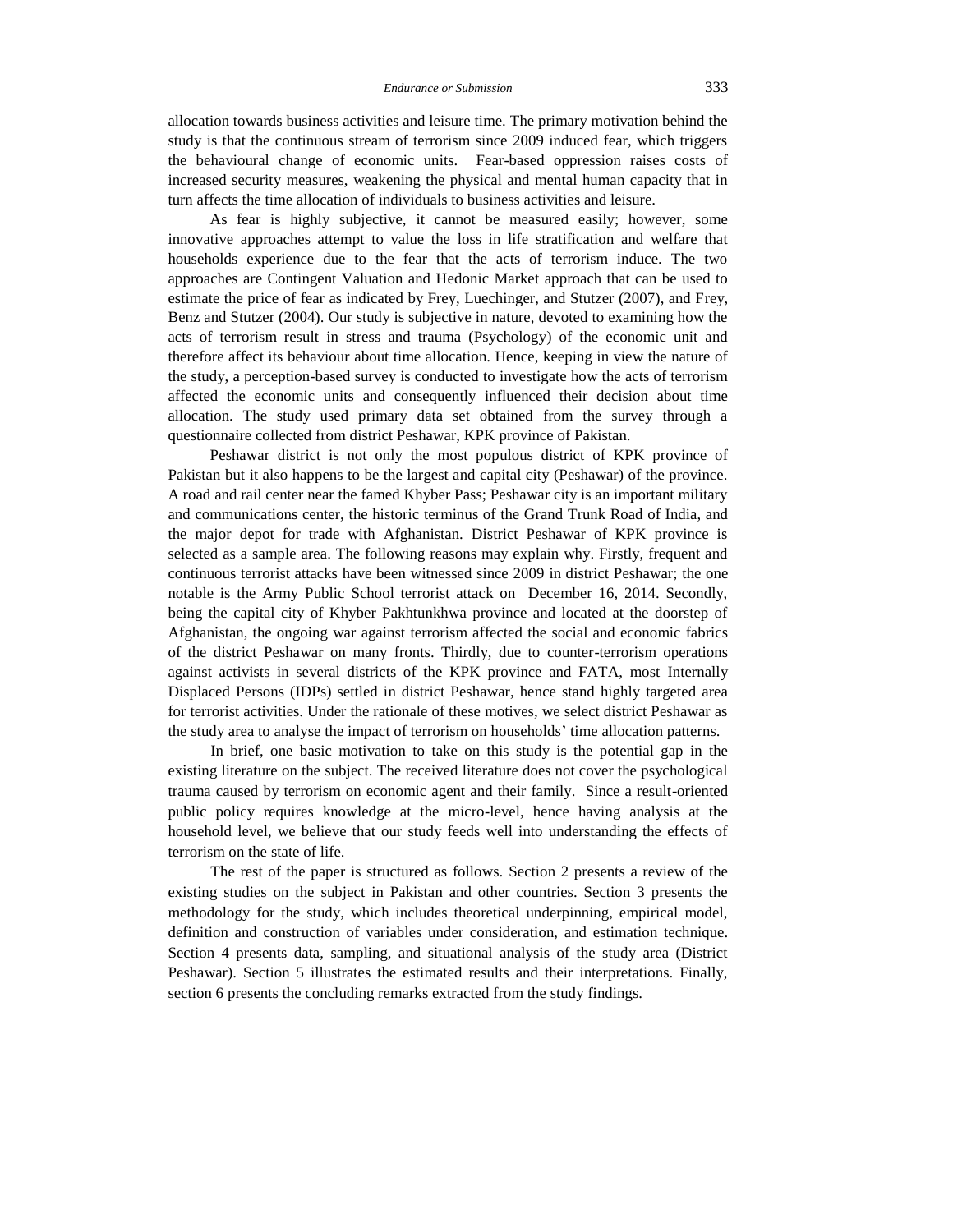# **2. INSIGHTS FROM THE LITERATURE**

As the feeling of uncertainty, fear and risk aversion intensifies over time, the individuals get the real effect of terrorism (Becker and Rubinstein, 2011). Terrorist acts may initiate fear in one's mind while intensifying negative feelings and thus influencing economic conduct (Marshall et al., 2007; Holman et al., 2014; Rasul and Iqbal, 2019). Becker and Rubinstein (2011) analysed that media coverage of terrorist acts has been the major contributor to changing an individual's behaviour. Additionally, terrorism may increase stress, having spillover effect on both adult and children's health (Camacho, 2008; Pesko, 2014; Pesko and Baum, 2016).

Terrorism has an adverse impact on subjective well-being; an area where terrorism has been on the peak, its inhabitants are less happy than those living in a country with orderly political conditions. Frey & Stutzer (2003) introduce the concept of happiness and illustrate it with subjective well-being. This can contribute to a new understanding of utility in economics, in addition to the 'Economics of Happiness' concept, which has opened up new possibilities of understanding different models of behaviour. Kimball & Willis (2006) differentiate between happiness and utility, stating that utility is what people achieve and what they care about (learned about by their choices), whereas happiness is how they feel. Although both utility and happiness are different in meaning, collectively these show one's subjective well-being. Frey and Stutzer (2005) have argued that citizens strongly value the right to participate, even down to inferring a monetary value.

Thus, what theorist calls "procedural utility" does seem to exist that is, people obtain utility not only from the outcome but also from participating in the procedures that lead to it, e.g., socialising, leisure activities, or voting. Correspondingly, Frey, Luechinger, and Stutzer (2007) and Frey & Stutzer (2005) propose another approach in light of satisfaction in life and the data on subjective well-being. They provide a shred of empirical evidence by studying the individual living in Germany and states that terrorism leads to a considerable reduction in life satisfaction, suggesting that individuals incur large utility losses. In particular, numerous scholars agree that utility and wellbeing can be measured with some degree of accuracy (e.g., Kahneman *et al.,* 1999; Kahneman and Krueger, 2006).

Furthermore, several studies have reported that subjective well-being is sensitive to life's changing circumstances. Consistency tests uncover that happy individuals' smile often all amid social interactions, are evaluated as happy by loved ones and by their friends, express positive feelings more frequently, and are optimistic, social, extravert, and sleep well. However, a single terrorist attack could change it all. Thus, terrorism can trigger the effective feeling of fears in the individuals' minds, where fear is defined as how much subjective conviction about peril goes astray from objective assessments of risks. Along these lines, the dangerous impacts of fear on individuals' acts can help in clarifying individuals' "irrational" reactions to terrorism. This offers a more extensive way to deal with the economics and psychology of fear to represent the individuals' responses to terrorist acts. They additionally recognise that individuals modify or adjust in the said environment.

Pakistan is busy countering terrorism. Gupta (2011) explains how Southern and Western states of Pakistan were countering terrorism by using diverse truces and pacts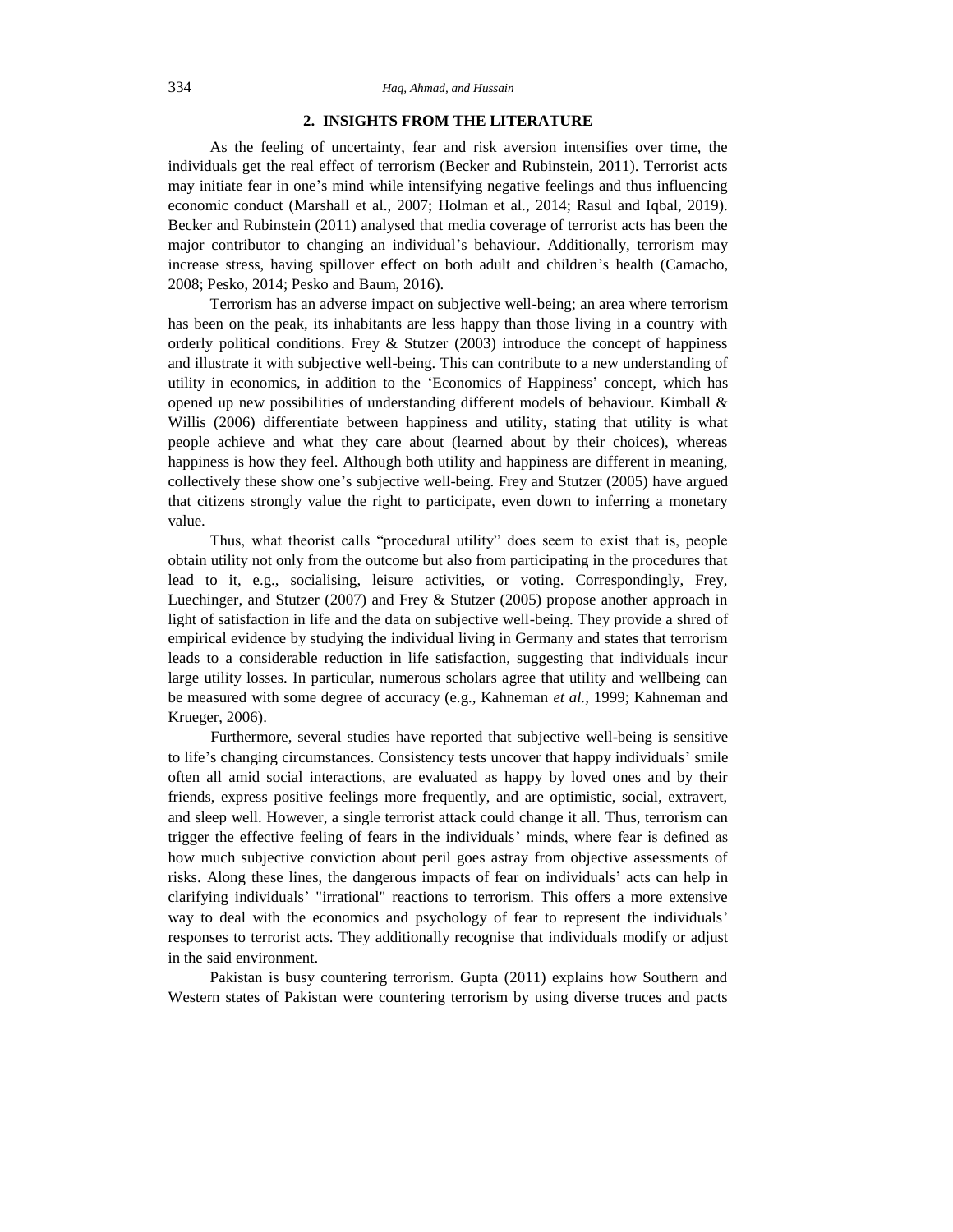specifically made to counter it at the national level and at the regional or global level. Khan (2011) concludes that the participation of Pakistan in the war against terrorism and military operations in the nation has expanded militancy and intolerance to the degree that it had never been. Pakistan needs a balanced and conclusive policy towards the disposal of the danger of the terrorism hazard. Khan (2011) analyses the implication of military operations on individual life and states that such operations cause damage to the social and physiological conditions of the public, not only do they get relief from terrorists, but also socially and physiologically, they are living under the enduring fear of war. However, Frey (2006) suggested that to deal with terrorism, the government should eliminate the social and economic disparities that cause terrorist activities and, secondly, opt for a peace talk.

The review of the existing literature and knowledge uncovers the accessible empirical literature and helps understand the procedures that prompt different effects. Yet, little is thought about the structure and conduct of dread associated with the consequence. Exclusively constrained conclusions can be drawn about the effects and viability of safety efforts to decrease terrorism while evidence explaining the time allocation pattern is missing. In brief, it can be stated that before evaluating the impact of terrorism on the macro-economic level, micro-economic processes that determine the overall macro-economic impacts, should be considered. This study exploits the underlying procedure that affects the macroeconomic outcome i.e., households' time allocation pattern, that resulted in a change of preferences and subjective well-being.

#### **3. METHODOLOGY**

The methodology section comprises five subsections. Subsection 3.1 presents theoretical underpinning relating the effect of terrorism on the economic unit's behaviour. Section 3.2 presents the specification of the empirical model, 3.3 describes the definition and construction of variables. Subsection 3.4 presents an estimation technique to examine how acts of terrorism affect the decision of economic units about time allocation.

### **3.1. Theoretical Underpinning**

Humans are created with a nature that depends on various ecological layers around them for their survival, for instance, growth, satisfaction, comfort, and accomplishment. The ecological system theory developed by Bronfenbrenner (2005) looks at the process of human development, examining how human beings create a specific environment in which they survive. According to Bronfenbrenner (2005), the ecological system has four subsystems (ecological layers): micro-system, eco-system, exo-system, and macrosystem. To some extent, in all these ecological layers, human is interdependent. However, the size of interdependency varies across these subsystems. For instance, the first ecological layer (microsystem) is very close to the child, the contained family (especially parents), school, and neighbourhood, whereas, macro-system is very broader that covers the overall pattern and capture the cultural and social context that human takes in. The interdependency of humans in all these ecological layers compelled it to allocate their time to different deeds to meet their immediate needs and social dealings needed. Humans allocate their time among different activities like passive leisure (sleeping), active leisure (personal activities, religious/spiritual activities, time for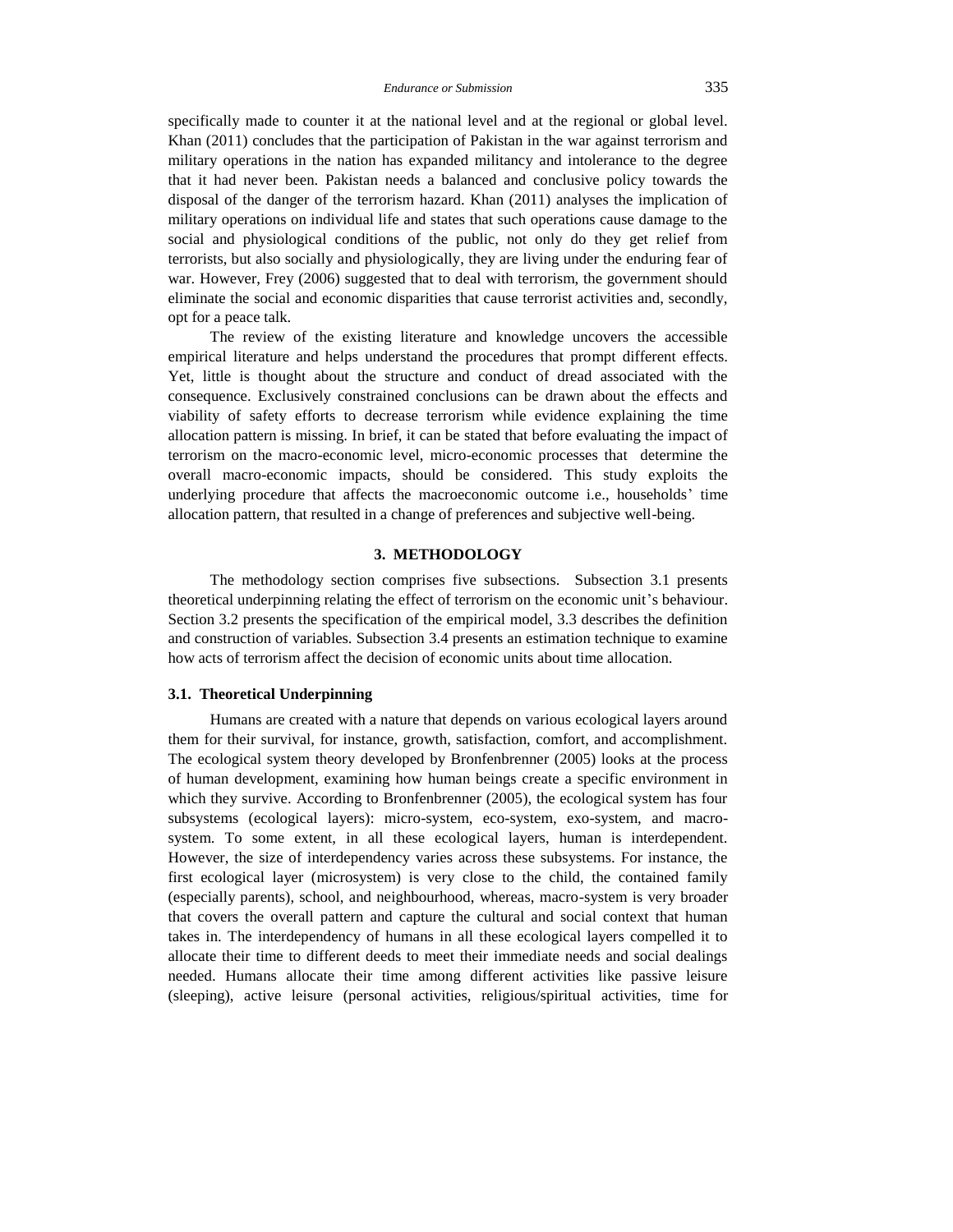family/society), and economic activities to keep up with these ecological layers. However, other things being equal, the allocating of time in a balanced way among these activities depends on the local environment in which humans endure.

The acts of terrorism induce fear, which negatively impacts the local environment. As a result, humans (in abstract form economic unit) change their behaviour mainly concerning time allocation. Fear in the reaction to terrorism is a psychological phenomenon that worries humans about a blend of possible intense horrendous mishaps, sooner or later. However, the fear intensity of terrorism varies from person to person depending on the degree of its vicinity detriment to which the demonstration has been submitted. In addition, fear intensity also depends on the fierceness of the occasion, coping capacity, and adapting styles of individuals. The vicinity detriment from terrorism minimises exposure of economic units to risk, referred to as 'Constrained Behaviour' by Greenberg, *et al.* (1992).

Consistent with Constrained Behaviour phenomena, the vicinity detriment due to terrorism generates fear-based oppression hence distresses the physical and mental capacity of humans, which has obvious consequences for the individual's time allocation in a balanced way.

In this framework, the impact of terrorism on the state of life (time allocation) should be hypothesised as "under a specific economic, social, and demographic profile, the preferences of an economic unit about time allocation change with terrorism".

#### **3.2. Empirical Model**

This section presents the empirical models in order to assess the impact of terrorism on household time allocation to leisure and economic activities empirically. To meet the research objectives, the empirical analysis is carried out by estimating four different empirical models examining the time allocation for leisure and business in the pre and post-2009 scenarios. The empirical analysis in this study builds upon Frey, Benz, and Stutzer (2004), aiming to understand the impact of different terrorism activities on a household's time allocation pattern. To assess change in time allocation pattern, we use the proxy of time allocation to 'leisure' and 'business activities'. Taking 2009 (the most intense terror hit year) as the base, Equation (1) analyses leisure time in pre and post-2009 periods. Similarly, Equation (2) is used to analyse the change in Business Activity in the pre and post-2009 period.

$$
\begin{aligned}\n\text{TAL}_{ki} &= \beta_0 + \beta_1 \text{TI}_{\text{Seen}_1} + \beta_2 \text{B}_{\text{Hrd}_1} + \beta_3 H H_{\text{Aff}t_i} + \beta_4 E P_{\text{Aff}t_i} \\
&\quad + \beta_5 LOC_- \text{Aff}t_i + \beta X_i + + \varepsilon_i \qquad \qquad \dots \qquad \dots \qquad \dots \qquad \dots \qquad (1)\n\end{aligned}
$$

$$
\begin{aligned} \text{TAB} \quad_{\text{ki}} &= \beta_0 + \beta_1 \text{TI}_{\text{seen}_1} + \beta_2 \text{B}_{\text{Hrd}_1} + \beta_3 H H_{\text{Aff}t_i} + \beta_4 E P_{\text{Aff}t_i} \\ &+ \beta_5 LOC_{\text{A}} f f t_i + \beta X_i + + \varepsilon_i \quad \dots \quad \dots \quad \dots \quad \dots \quad \dots \end{aligned} \tag{2}
$$

Where, the subscript  $i$  denotes cross-sectional unit, whereas the subscript  $k$  refers to pre and post 2009 scenarios, hence each equation captures two different scenarios.

#### **3.3. Variables' Definition and Construction**

Since data is survey-based, hence most of the variables are self-constructed. In this subsection, detailed definitions and construction of variables and the methodology used for their construction are given.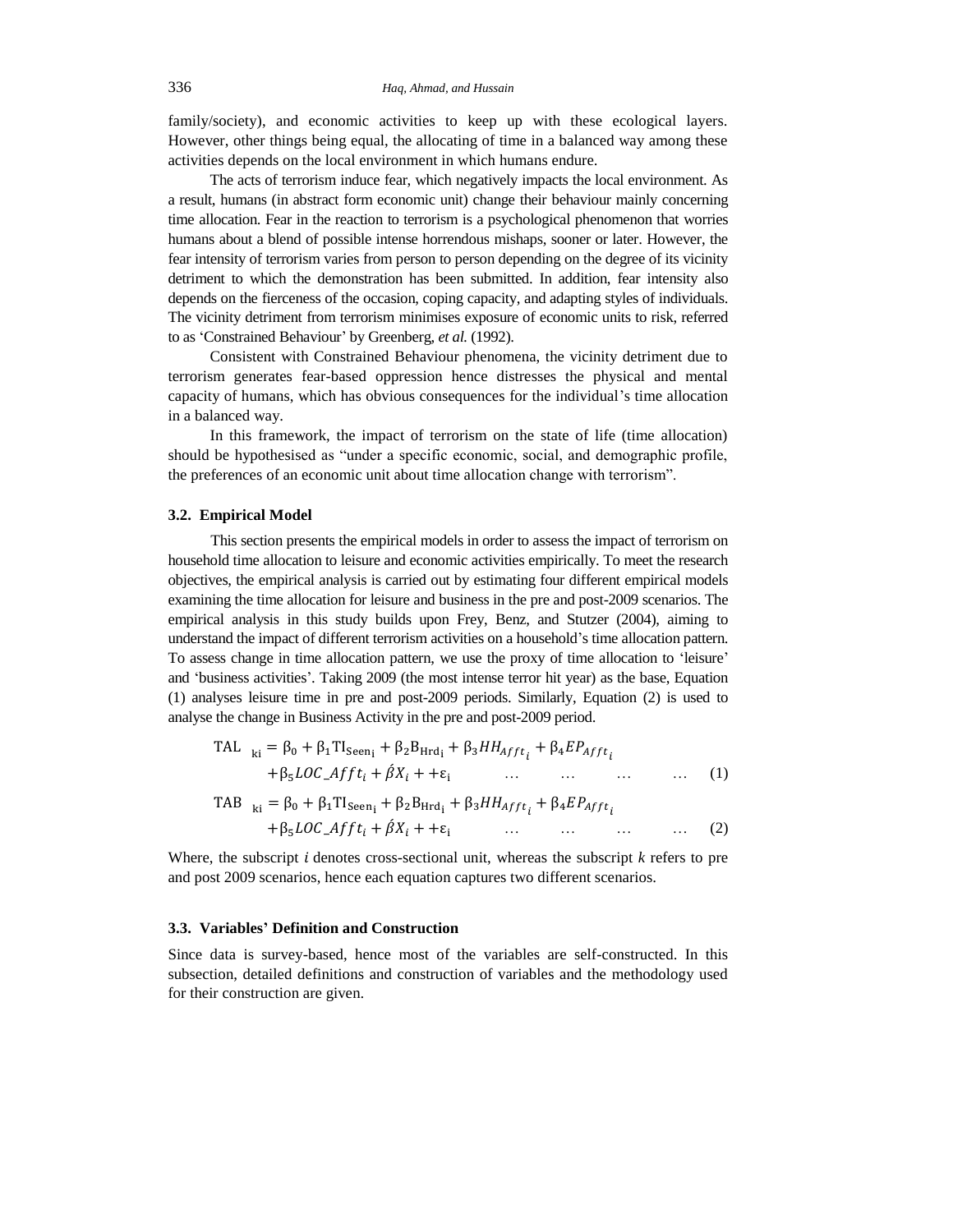## *Endurance or Submission* 337

## *Dependent Variables*

As the study aims to investigate the impact of terrorism on the pattern of time allocation, the dependent variable is captured with time allocation to 'leisure' and 'business activities'. In this context, the study treats two variables as categorical for two different time periods. These categorical dependent variables are further explained below.

## *Time Allocation to Leisure (TALi)*

Leisure broadly falls into two types, passive leisure (sleeping) and active leisure. As far as passive leisure is concerned it is a pre-requisite for life survival that a minimum of six hours of sleeping is essential (Yetish, et al. 2015). Active leisure falls into three different activities namely personal activities, religious/spiritual activities, and time for family/society (social activities). In this context, we constructed an index covering the above three activities to measure the total time that a household allocates to active leisure.<sup>5</sup> As we consider time allocations to active leisure only, the total available time for leisure is 18 hours. To measure how much a household allocates time to these three different activities out of the available 18 hours, we construct an index measuring the scale from 1 to 6.<sup>6</sup> Thus, by summing up the active leisure activities, the following index values of the household's active leisure time for two different periods pre and post 2009 are constructed.

$$
TAL_i = \frac{\sum_{j=1}^{3} A_j}{\text{Total}} * 100
$$

Where TAL<sub>i</sub> denotes index of household's time allocate to active leisure,  $\sum_{j=1}^{3} A_j$  is the sum of three active leisure activities that household allocate their time to.

#### *Time Allocation to Business Activities (TABi)*

Deducting six hours of passive leisure (sleeping) time form total available (24 hours), the maximum time that an individual allocates to business activities is 18 hours<sup>7</sup>. The overall business activity has three sub-business activities, namely time allocation to main business activity, time allocation to part-time activity, and time allocation to business travel. In order to measure how much a household allocates time to these three different business activities out of the available 18 hours, we constructed an index measuring the scale from 1 to  $6<sup>8</sup>$ . Thus, by summing up these different business activities, the following index values of household's time allocation to business activities for two different periods, i.e., pre and post-2009, are constructed.

$$
TAB_i = \frac{\sum_{j=1}^{3} B_j}{Total} * 100
$$

Where BAL<sub>i</sub> denotes index of household's time allocated to business activities,  $\sum_{j=1}^{3} B_j$  is the sum of three business activities that household allocate their time.

<sup>5</sup>The available time for total leisure and active leisure is 24 and 18 hours respectively.

6 Scale 1 stands for 1 hour allocated to active leisure, 2 stands for 2 hours and similarly scale 6 stands for 6 hours allocated to a given active leisure.

<sup>7</sup>Time meant for attending or promoting business activities.

8 Scale 1 stands for 1 hour allocated to active leisure, 2 stands for 2 hours and similarly scale 6 stands for 6 hours allocated to active leisure.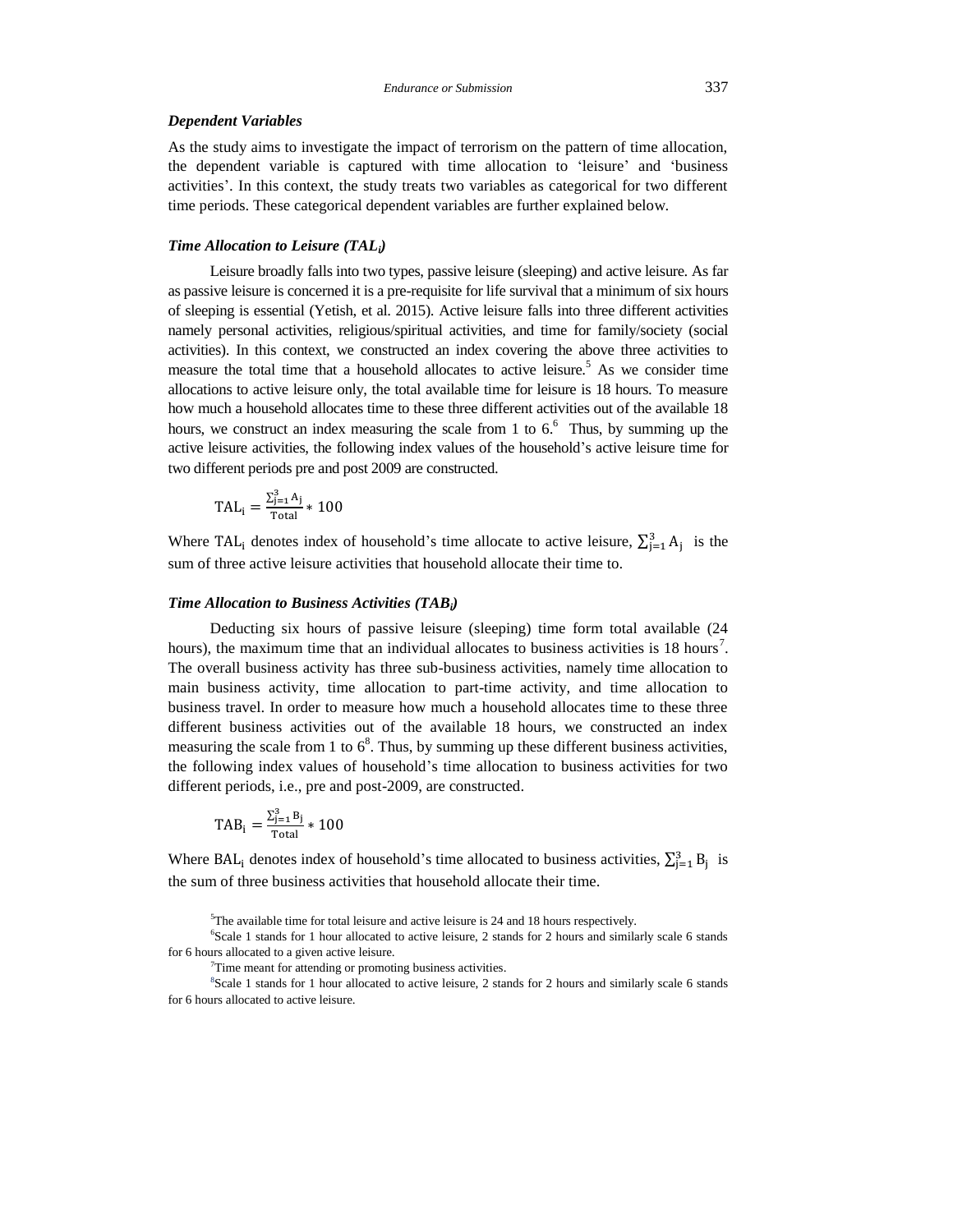#### *Independent Variables*

Among explanatory variables, terrorism is our variable of attention. In this context, to measure the intensity of terrorism, five attributes are used as proxy, namely Number of Terrorist Incidents Seen by Respondent (TI\_Seen<sub>i</sub>), Number of Blasts Respondent Heard (B\_Hrd<sub>i</sub>), Respondent's HH Affected by Terrorism (HH\_Afft<sub>i</sub>), HH Economically or Physically Affected (EP\_Afft<sub>i</sub>), and Locality affected by Terrorism (LOC\_Afft<sub>i</sub>). The first proxy Terrorist Incidents Seen by Respondent (TI\_Seen<sub>i</sub>) is measured with the scale from 0-5 (Scale 0 reflects not witnessed;1 reflects 1-2 times; 2 reflects 3-5 times; 3 reflects 6-8 times; 4 reflects 9-12 times; while 5 reflects 13 and above times). Witnessing terror attack incidence has obvious psychological consequences that have a high probability of affecting respondents' time allocation. The higher the intensity (the greater the number of terrorist incidents seen) the greater would be the negative impact on time allocation. The second proxy of terrorism is the Number of Blasts Respondent Heard (B\_Hrd<sub>i</sub>). Like the first case, this proxy is measured with the scale from 0-5 (Scale 0 reflects not affected; 1 reflects 1-2 times; 2 reflects 3-5 times; 3 reflects 6-8 times; 4 reflects 9-12 times; while 5 reflects 13 and above times). The third proxy is the respondent's HH Affected by Terrorism ( $HH_A$ fft<sub>i</sub>). This variable captures whether the respondents have borne any direct trauma and fear from terrorist attacks, which involved their family members. The variable takes values from 0-4 according to the severity of the situation (Scale 0 reflects not affected; 1 reflects slightly; 2 reflects to some extent; 3 reflects to a considerable extent; 4 reflects totally destroyed). The fourth measure is the economic and physical effects of terrorism on respondent's HH  $(EP_A$ fft<sub>i</sub>). The variable takes values from 0-4 according to the severity of the situation (scale 0 reflects not affected; 1 reflects slightly; 2 reflects to some extent; 3 reflects to a considerable extent; 4 reflects 'totally destroyed). The last measure is Locality affected by Terrorism (LOC\_Afft<sub>i</sub>). This variable helps us to understand whether the respondents have been indirectly affected by the terrorist attacks or not. Individuals living in the surroundings of threat-alert areas have undergone high physiological pressure, choking their time allocation. If the locality is affected by terrorism, its intensity is expected to decide the severity of the incidence on their time allocation. As incidence increases, it is expected to negatively affect the time allocation to both the activities i.e., Leisure and Business. The variable takes values from 0-4 according to the severity of the situation (scale 0 reflects not affected; 1 reflects slightly; 2 reflects to some extent; 3 reflects to a considerable extent; 4 reflects 'totally destroyed).

Along with the variable of interest (terrorism), we used a set of control variables considering their relevance and potential for affecting time allocation patterns in response to terrorism. For example, Household Size  $(HHS<sub>i</sub>)$  which measure is the total members of HH. This variable shapes the household decision about time allocation, i.e., whether to invest time in business activities or leisure time. If the HH size is large, it is easy to spare time both for leisure and business because of the less per capita engagements (Iqbal  $\&$ Nawaz, 2017).

Among the explanatory variables, the second control variable is Education Status ( $EDU_i$ ) which plays an important role in shaping the time allocation. If the household is equipped with education, then they tend to have higher income, thereof, increase the allocation towards leisure activities and reduces business activities as they value family time more (Iqbal & Awan, 2015). The variable takes values from 0-8, 0 stands illiterate, and 8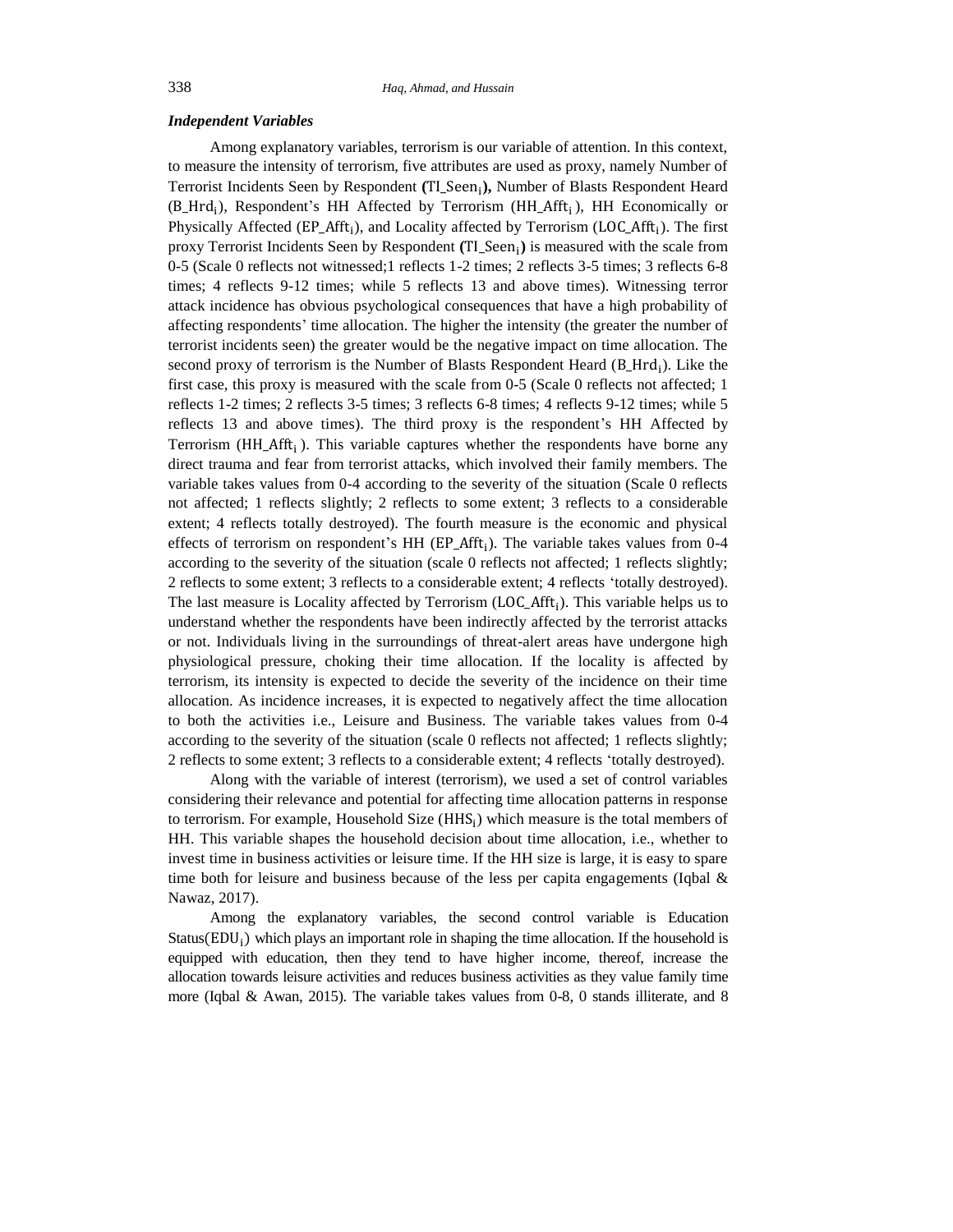stands the highest level (postgraduate). Household Income  $(INC<sub>i</sub>)$  is another control variable, which is measured with the total income of all members of HH. Numerous studies considered income as the key determinant of individual time allocation.

Community Decision  $(COM_i)$ , is captured with 'involvement in community-level decisions and responsibilities. This variable ranges from 0-3 (0 stands no involvement and 3 means high involvement). The underline hypothesis is that a HH having its members involved more in community decisions, is expected to allocate more time to leisure. On the contrary, if HH is less involved in community decisions, it will spare more time for business activities.

In addition, it is generally purported that there is relatively more social contact in the village than town/ city, therefore HHs are expected to spare more time to leisure than business in rural areas. Whereas, as in town/city there is relatively less social interaction, hence HHs are expected to spare more time to business activities. In this context, the Locality of Respondents  $(LOC_i)$ , is also used as a control variable (treating it as a dummy variable).

## **3.3. Estimation Technique**

Keeping in view the nature of the data and model, the empirical analysis is carried out through the Simple Ordinary Least Squares (OLS) estimation technique to analyse the impact of terrorism on the household's Time allocation. The OLS regression technique is useful due to its simplicity and data efficiency. If the data carries the desired characteristics, OLS produces the best results.<sup>9</sup>

## **4. DATA AND SAMPLING**

Under the rationale discussed above, we selected district Peshawar as a study area to analyse the impact of terrorism on the state of life (time allocation). The target population of this study was households in district Peshawar; hence, 200 households (both from rural and urban areas) were interviewed. Although the terrorism intensity varied by area, still the majority of the people came across specific incidences. The majority of the blasts and mishaps occurred in the market place and along the roadsides that people witnessed while traveling to offices or visiting markets. Hence one way or the other, the incidence was not restricted to specific areas. Therefore, we randomly selected different areas and adopted the simple random sampling technique for data collection from households (HHs). Still, the sample was equally distributed between rural and urban localities (see Table 1). A well-structured, pretested questionnaire was used to collect data.

| ۹ |  |
|---|--|
|   |  |

|   |                      | Sample Areas |                    |             |
|---|----------------------|--------------|--------------------|-------------|
|   | S. No. Urban Areas   | Sampled HHs  | <b>Rural Areas</b> | Sampled HHs |
|   | Hashtnagri           | 20           | Chamkani           | 20          |
|   | Tehkal Bala          | 20           | <b>Badbher</b>     | 20          |
| 3 | Warsak Road          | 20           | Mashu Gaggar       | 20          |
| 4 | Hayatabad (Phase-IV) | 20           | Regi               | 20          |
|   | Abdara               | 20           | Pawaka             | 20          |
|   |                      | 100          |                    | 100         |

<sup>9</sup>See appendixes A2 and A3 for diagnostic tests.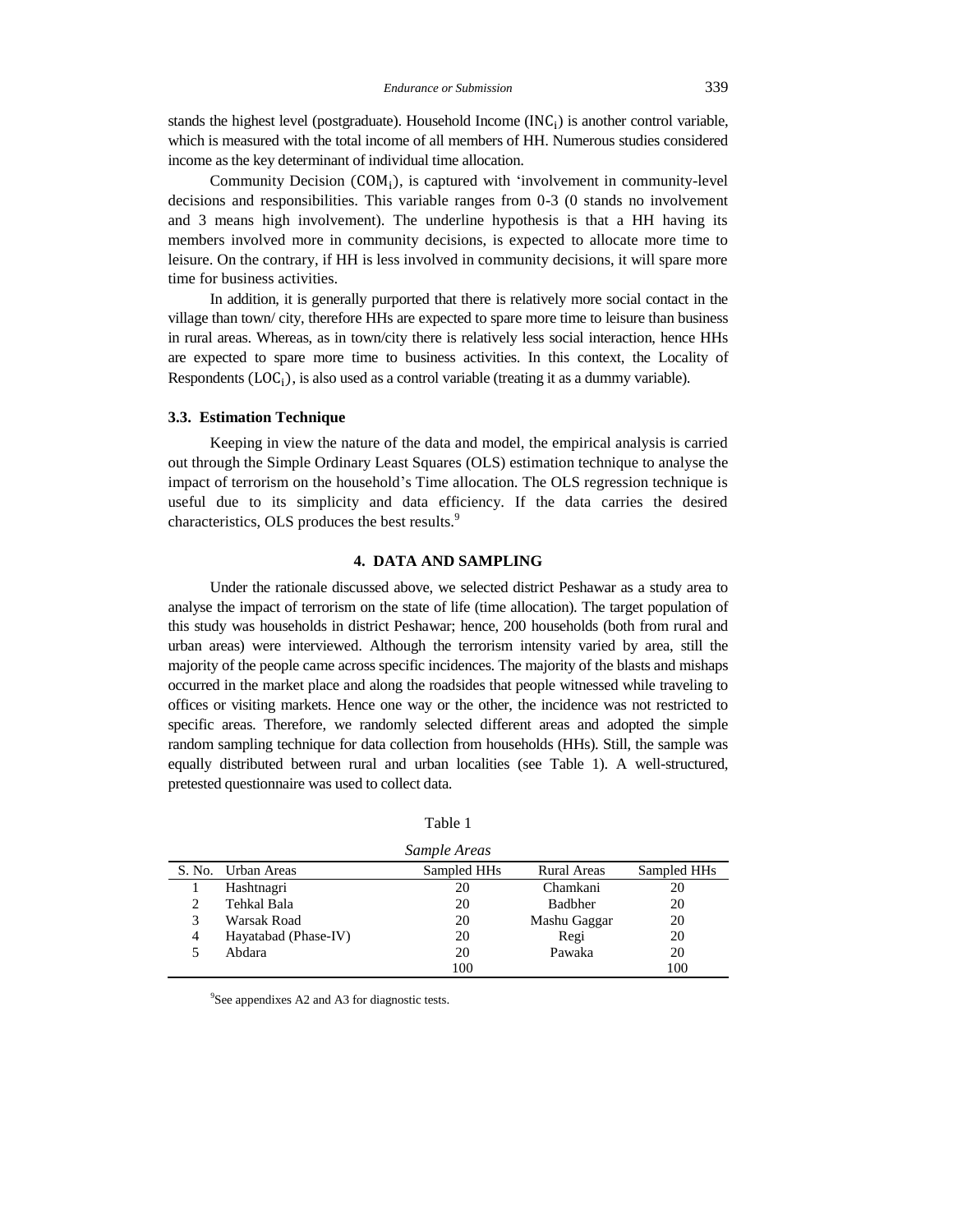## **4.1. Situational Analysis of the Study Area**

To analyse the impact of terrorism on households' time allocation patterns, a household survey was conducted in district Peshawar, Khyber Pakhtunkhwa, Pakistan. The survey was designed to evaluate the impacts of terrorism on time allocation patterns of households in pre-2009 and post-2009; the year when terrorism was at the peak. This section of the study presents a situational analysis of the study area to examine some basic characteristics of the unit of analysis (respondent) and the prevailing situation and intensity of terrorism in the sample area.

To avoid any biases in the results, it is important to evaluate the characteristics of the sample unit for its appropriateness, representativeness, and relevance to the subject matter. Keeping in view the sensitive nature of the study, respondents having age 20 or above were targeted for interviews, hence the age of the sample ranges between 22-60 years. The sample is also balanced as for as gender of the respondent is concern that out of 200 sample 122 (61 percent) were male and 78 (39 percent) were female. Moreover, out of 200 respondents, 54 percent of respondents were married, whereas 26 percent were unmarried and 19.5 percent widowed. Similarly, Table 2 presents the income profile of the respondent's household.

| ۹ |  |
|---|--|
|   |  |

| Household Income (in Rupees) |       |          |       |        |
|------------------------------|-------|----------|-------|--------|
|                              | Mean  | St. Div. | Min   | Max    |
| Household Income             | 39927 | 22936    | 11000 | 100000 |

Another attribute of the respondent is its involvement in decision-making at HH and community level. Two reasons may justify why? First, involvement in decision making shapes the respondent's time allocation pattern, and the basic hypothesis is that if an individual involves more in decision making, then they can allocate less time to business and more to leisure. Second, the decision decision-making involvement status of the respondent points towards the conformation and authenticity of the responses. Hence, we anticipate responsible behaviour from interviewees, and the responses reported can be trusted. In this context, the following Figure 1 demonstrates the involvement status of respondents in decision-making at HH and community levels. Data presented in the figure point towards the conformation and authenticity of the responses as the majority of the respondents reported being involved in decision-making at HH and community levels. Figure 2 reflects that our sample is more concentrated in the city area where the severity of the situation exists. Overall, this information provides evidence that the sample is balanced and representative.



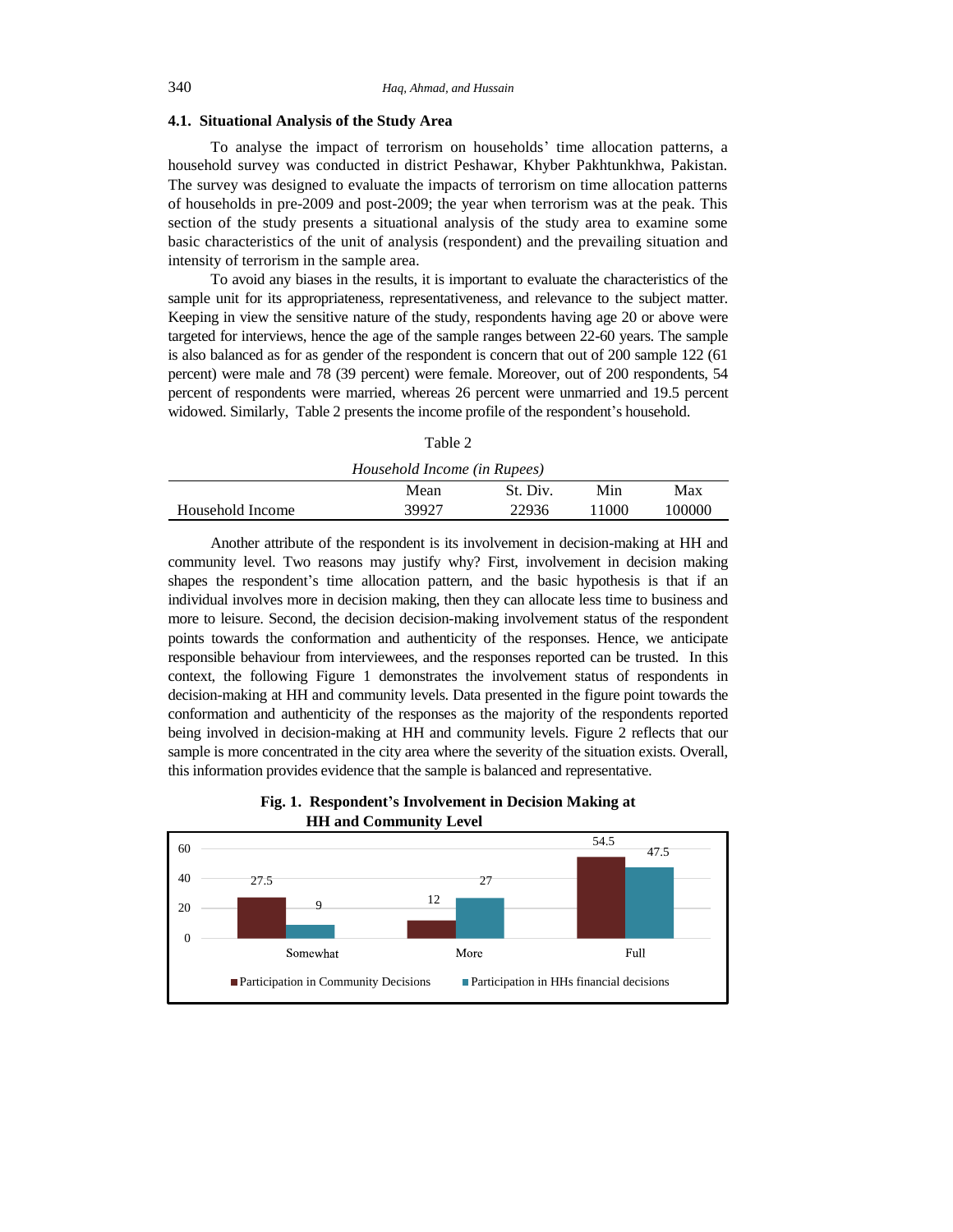

**Fig. 2. Locality of the Sampled Household in District Peshawar**

Figure 3 endorses the situation by presenting the status of localities affected by the terrorist attack. Around 30.5 percent of the respondent's locality was totally devastated by terrorism. Similarly, 18.5 percent and 13 percent of the respondents' areas were significantly affected by terrorist activities. However, 25 percent were slightly affected, while 13 percent of the households were safe from any adverse effects of terrorism activities. Hence, data reflects the extent of damage in the surveyed area, which is expected to trigger a serious change in the state of life.



**Fig. 3. Intensity of the Terrorism Faced**

In addition to the respondent's perspective regarding the area, the direct effect imposed on households was also inquired. Results indicate that continuous terrorist activities in the locality have jeopardised the household's life. As shown in Figure 3, about 58 percent of respondents were significantly affected by the terrorism acts, depicting the unfathomable impact of terrorism in district Peshawar which is bound to influence an individual's state of life.

If we further dig deep, the psychological effects of terrorist activities are as severe as the physical damage. While district Peshawar was in the wrath of terrorist attacks in 2009 and onwards, the number of incidents had violently increased in the city, and the people living in surrounding heard attacks nearly on a daily basis. This increased the sense of insecurity among people, inflicting fear, despite escaping the direct effect of any terrorist attack. Figure 4 shows that almost 90 percent of the respondents had heard the blasts, which is significant. The highest number of attacks heard is 3-5 times, reported by 31 percent of the respondents. According to the data, 10.5 percent of respondents never heard any blast.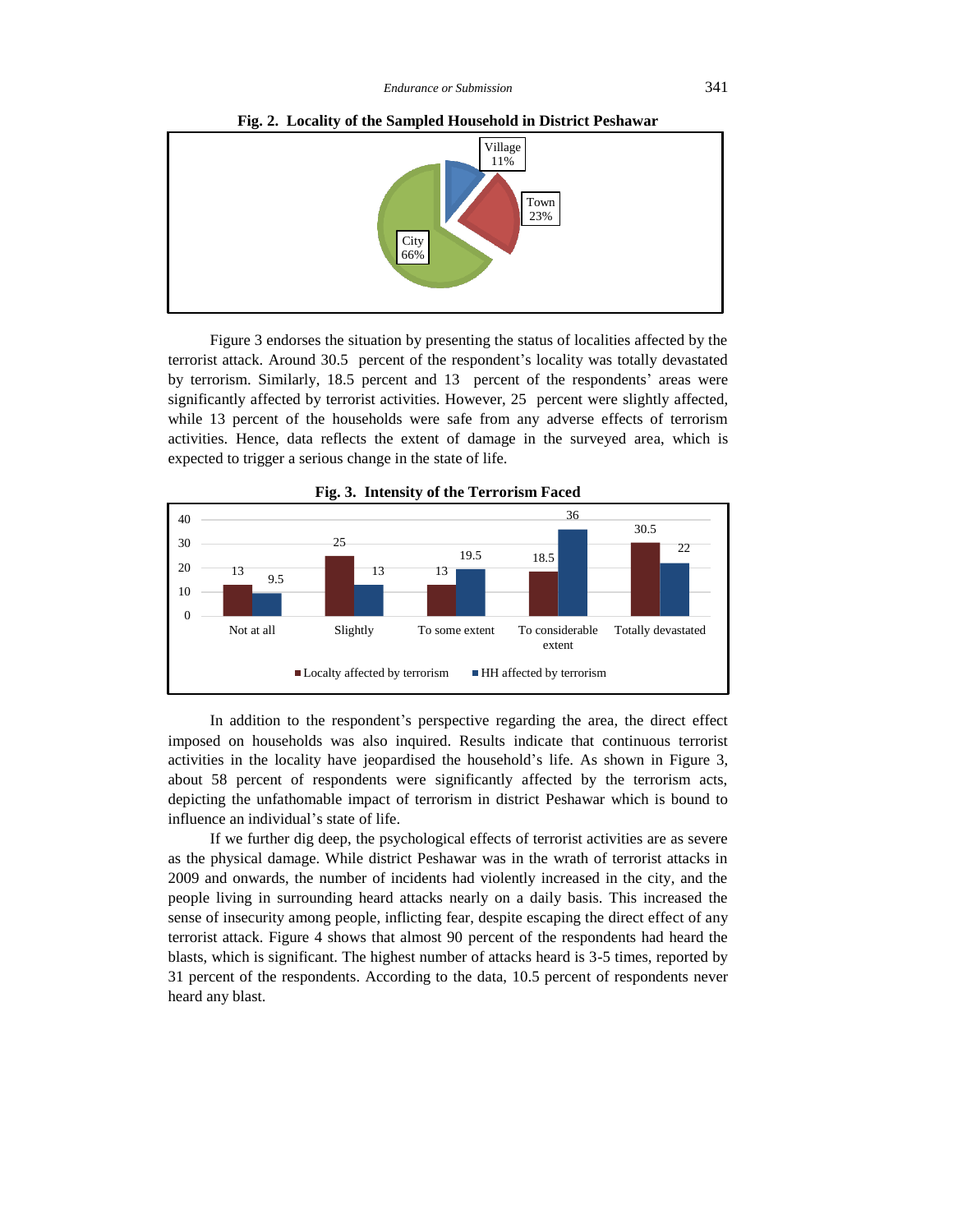

**Fig. 4. Occasions Witnessed Related to Terrorism**

Similarly, another very important aftereffects of any terrorist attack are the immediate aftermath following the activity. These scenes impose long-lasting negative impacts on people who witnessed the proceedings following any attack, ultimately affecting their own psychological state and of those who listen to their discussions of the occasion. Owing to the highly terror-prone area, respondents of the survey witnessed various incidents and have seen the dead bodies. Such visuals trigger the fear in the respondent's mind and have the potential to seriously affect their state of life. Alarmingly, 28 percent of households have seen the dead bodies up to 6-8 times, while if we combine, overall, about 93 percent of the respondents have witnessed similar aftermath, which indicates the intensity of the situation (Figure 4).

Last but not least, almost 80 percent of the respondents reported to be economically or physically affected by the terrorist activities (Figure 5), which is alarming. One can imagine the direct psychological impact of such a situation and explain the extent of damage imposed by terrorism on society in Peshawar. Hence, it is not unexpected that such a situation will have impacted the individual's state of life.



**Fig. 5. Respondents are Economically or Physically Affected by Terrorism**

In brief, the higher the intensity of terrorism acts, the more affected people will be emotionally and economically. Figures above have indicated the extent of incidence, and the sections following further elucidate the consequence borne by the household from the terrorist activities analysing the household's time allocation before and after 2009.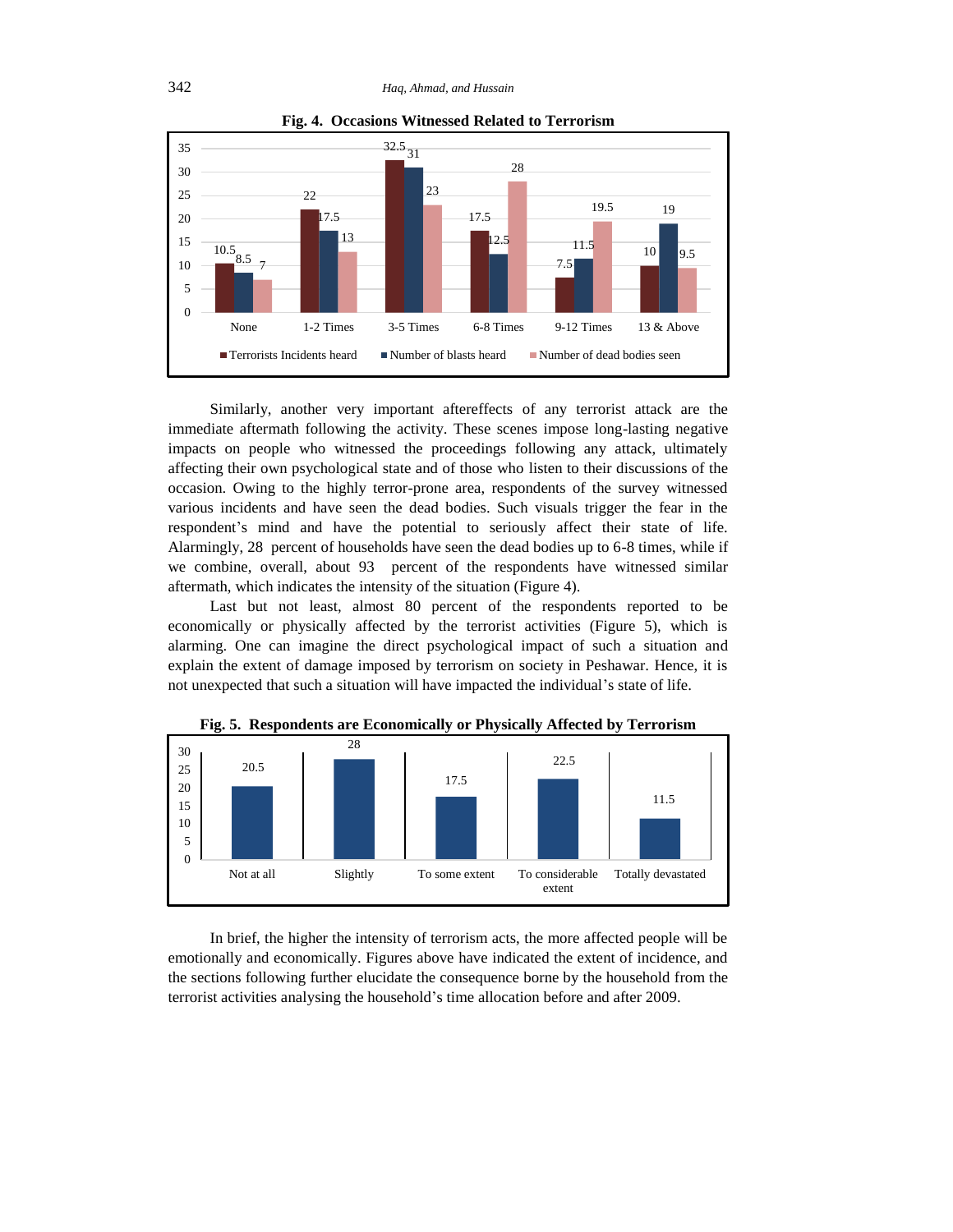## **5. RESULTS AND DISCUSSION**

As explained earlier, the dependent variable is time allocation, which we capture through time allocated between leisure and business activities. Before estimating our model, first, we tested the existence of multicollinearity among explanatory variables. The result of Variance Inflation Function (VIF) shows that all of our explanatory variables have no problem of multicollinearity.<sup>10</sup> After performing basic diagnostic tests, the study's empirical findings are presented in Table 3.

Table 3 carries four columns where model 1 presents the first empirical model having the dependent variable is Time Allocation for Leisure in the Pre-2009 period. Similarly, model 2 captures the impact of terrorism on individual Time allocation for Leisure in the post-2009 scenario. Likewise, model 3 and 4 captures the effect of independent variables on time allocation for business activities in the pre-2009 and post-2009 scenario. Overall, the models estimated carry satisfactory diagnostics and F-test for each model; hence, it depicts the consistency of the models.

| Empirical Findings (Dependent Variable: Time Allocation)      |                      |              |                           |                            |               |  |
|---------------------------------------------------------------|----------------------|--------------|---------------------------|----------------------------|---------------|--|
|                                                               |                      |              | Time Allocated to Leisure | Time Allocated to Business |               |  |
|                                                               |                      | Pre-2009     | Post-2009                 | Pre-2009                   | Post-2009     |  |
| Variable                                                      | Abr.                 | Model 1      | Model 2                   | Model 3                    | Model 4       |  |
| Number of Terrorists Incidents<br>Seen                        | TI_Seen;             | 0.0069       | $-0.0171*$                | 0.0168                     | $-0.0122$     |  |
| Number of Blasts Heard                                        | $B$ Hrd              | 0.0066       | $-0.0069$                 | $0.0421**$                 | $-0.0338**$   |  |
| HHs Affected by Terrorism                                     | HH Afft <sub>i</sub> | $0.0280***$  | 0.0006                    | $-0.0224$                  | $-0.3050***$  |  |
| Family is Economically or<br>Physically Affected by Terrorism | $EP_{\_}Aff_{t_i}$   | $0.0163**$   | $-0.0157$                 | $-0.38554***$              | $-0.21638***$ |  |
| Extent of Terrorism in the Locality LOC_Afft <sub>i</sub>     |                      | $-0.0946***$ | $-0.0049$                 | $0.2320***$                | $-0.0625***$  |  |
| <b>HH</b> Size                                                | HHS <sub>i</sub>     | $0.0765***$  | $0.0912***$               | 0.0068                     | $-0.0037$     |  |
| <b>Respondents Education</b>                                  | EDU <sub>i</sub>     | $-0.0468***$ | 0.0091                    | $-0.0159$                  | $-0.0312***$  |  |
| HH Income                                                     | $INC_i$              | $-0.0326$    | $-0.1709$                 | $-0.2928$                  | 0.4753        |  |
| HH Involvement in Community<br>Decisions                      | $COM_i$              | $0.0199**$   | $-0.2802***$              | $-0.1213***$               | $-0.0773***$  |  |
| <b>HH</b> Location-City                                       | $LOC_c$              | $0.3973***$  | $-0.03725$                | $0.1956***$                | 0.3299***     |  |
| <b>HH</b> Location-Village                                    | $LOC_v$              | $-0.0441$    | $-0.10871**$              | $0.2574**$                 | $-0.9292***$  |  |
| Constant                                                      | Con.                 | 2.7036***    | 3.2488***                 | $3.444***$                 | 4.442 ***     |  |
| No. of Obs.                                                   |                      | 200          | 200                       | 200                        | 200           |  |
| Rank                                                          |                      | 12           | 12                        | 12                         | 12            |  |
| <b>F</b> Statistic                                            |                      | 57.16        | 59.83                     | 48.94                      | 67.16         |  |
| Prob. F                                                       |                      | 0.0000       | 0.0000                    | 0.0000                     | 0.0000        |  |
| $R^2$                                                         |                      | 0.77         | 0.78                      | 0.74                       | 0.79          |  |
| $R^2$ _Adj.                                                   |                      | 0.76         | 0.76                      | 0.73                       | 0.79          |  |
| Legend: *p<0.1; ** p<0.05; *** p<0.01                         |                      |              |                           |                            |               |  |

Table 3

#### **5.1. Discussion**

As evident, terrorism is a variable of interest in this study. In order to examine rigorously the effect of terrorism, different proxies of terrorism have been used as explanatory variables. In this subsection, the impact of these different measures of terrorism on the set of dependent variables is discussed one by one.

 $10$  Appendix A2.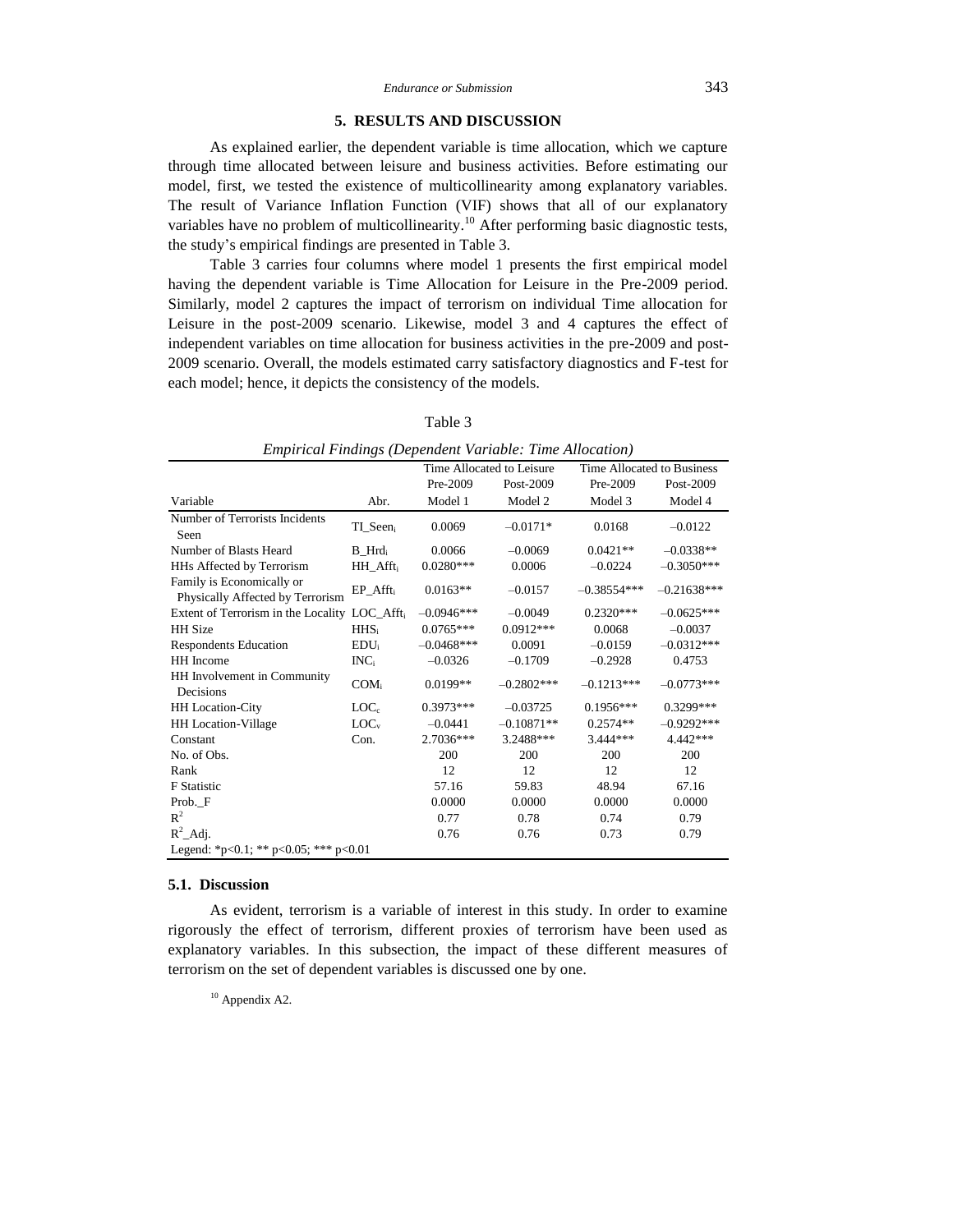**Extent of Terrorism in the Locality (LOC\_Affti):** The first measure of terrorism is the extent of terrorism in the locality, even prior to the 'war against terror' in Pakistan, KPK used to remain vulnerable to various ethnic, religious, and tribal conflicts. Hence, the presence of such incidents in the locality is expected to have a heavy bearing on individuals' daily routine. According to our findings presented in Table 3, where the locality was prone to terror attacks even before 2009, it had negatively affected HHs time allocation to leisure  $(-0.095)$  which is highly statistically significant. Despite having the correct sign, such incidence has a statistically insignificant effect on time allocation to leisure in the post-2009 scenario.

The effect is more obvious in the event of time allocation to business. Prior to the 'war on terror' in Pakistan, local disputes failed to have any bearing on time allocation to business as the coefficient (0.232) is statistically significant and positive. However, once the incidence of terrorism changes in its nature, when the locality was perceived to be affected by terrorism, the HHs' time allocation to business activities was negatively affected  $(-0.062)$ . Hence, evidence suggests that terrorism had negatively affected the productive use of time in the post-2009 period. The result favoured the results as explained by Downes-Le Guin and Hoffman, 1993; Sunstein, 2003; Viscusi and Zeckhauser, 2003; Becker & Rubinstein, 2004, suggesting that terrorism triggers the fear impact which changes individual decision about leisure time and business activity. As the terrorist activities intensify, the individual will increase their business activities. Whenever terrorists strike a locality, the targeted victims are the households, hence, have significant effects on households and change their time allocation. Our result is aligned with Sacco, et al. (2003) and Pyszczynski, et al. (2003), which states that to compensate for the feeling of insecurity, people make conservative decisions that are less risky.

**HHs Affected by Terrorism (HH\_Affti):** To investigate further the intensity of terrorism on the household's time allocation pattern, we used HHs affected by terrorism as an explanatory variable. The rationale behind is if an immediate member of a HH gets affected in a terror attack, such an event is expected to have a heavy blow on their time allocation. Such an impact was captured through the said variable, which presents interesting results. Prior to intensified terrorism, if a HH member got affected by a violent attack, such an event did not hurt the time allocation to leisure in the pre-2009 period. Hence, people seemed to have dealt with it as an 'Act of God' and did not take it seriously. The results turn statistically insignificant for models 2 and 3, which leaves us with no choice but not to comment any further. Nevertheless, in the post-2009 period after the terrorism intensity increased, if a HH member was affected by terrorist activity, it has a significantly negative impact on time allocation to business  $(-0.305)$ . Such a high coefficient indicates the high toll of terrorism on the household's time allocation and modifies their behaviour to productive use of their time.

**Number of Terrorist Incidents Seen (TI\_Seeni):** The intensity of terrorism may increase more if an individual has directly witnessed any terrorist incident. In this context number of terrorist incidents seen is used as an explanatory variable. Despite its significance, our analysis indicates only a small impact on time allocation for leisure in the post-2009 period, when such feelings have resulted in a negative effect. Overall, results indicate that people of the sample area (District Peshawar) showed resilience to terrorism on this front as per our findings.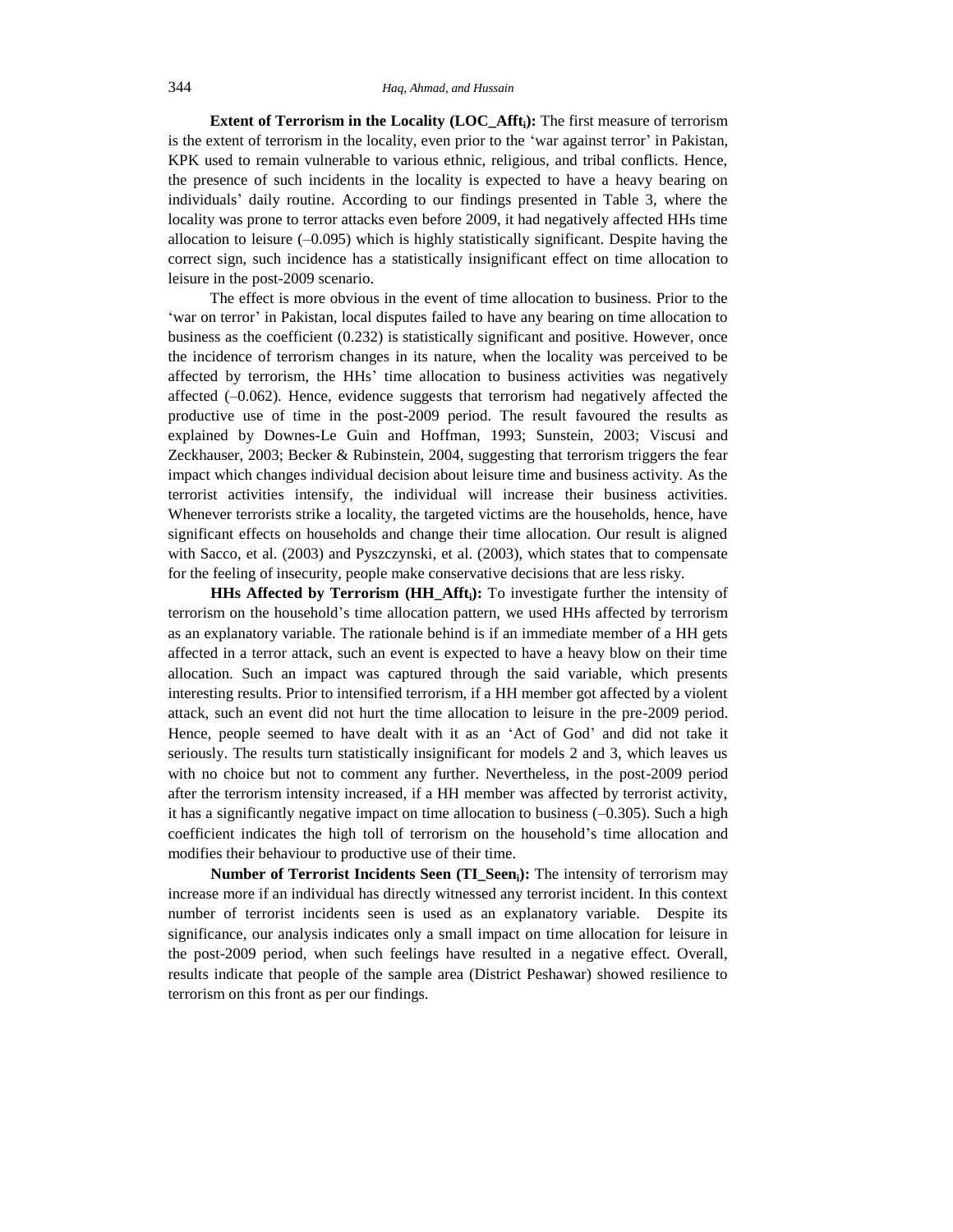**Number of Blasts Heard (B\_Hrdi):** The more the terrorist activities with individuals hearing the bomb blasts in their surroundings, the greater sense of fear triggers in the individual minds, and thus their decision towards time allocation changes. Our result signifies the impact of individual decisions regarding time allocation to business activities in the pre and post 2009 period (models  $3 \& 4$ ) whereas, in the case of leisure activities (models  $1 \& 2$ ), the results are statistically insignificant. In the pre-2009 period, the number of blasts heard did not hinder time allocation to business, instead, as per our results, people used to allocate more time to the business to offset any unforeseen events. On the other hand, once the terrorist activities intensified and people started to listen to bomb blasts more frequently, they reduced the time allocated to business activities, as evident from a statistically significant coefficient with a negative sign (–0.034). Our finding is aligned with Brück, and Wickström (2004), Frey, et al. (2007), and Stutzer and Frey (2010). These studies argued that individual's preferences changes as terrorism hit the country, and the cost of terrorism is paid by a diminishing trend in business activities. The outcome is fear which keeps the individual to spend more time at home in religious or family activities.

**Family is Economically or Physically Affected by Terrorism (EP\_Affti):** Finally, the aftermath of terrorist activities involves the psychological and financial constraints faced by the families living in the affected areas. Our result indicates that for Model 1 terrorism has a statistically significant and positive impact on the household's time allocation, as shown in the table. As discussed before, such events, prior to intensification of terrorism appears to be dealt with as 'Act of God', and hence, more time was allocated to leisure without getting any psychological impact of getting affected in a violent attack. However, for the post-2009 period (Model 2) the results were statistically insignificant. Similarly, for time allocation to business activities (in Models 3 & 4), if a HH was affected economically or physically, it has negatively affected time allocation to business activities.

In addition to this, the subjective well-being fell after terrorism hit, and the individual preferences to spend more time towards leisure activities increased instead of economic activities. Hence, the individual is more sensitive to the attack, and the fear keeps them away from economic activities, favouring our argument that psychological factors such as fear significantly impact the household's time allocation as explained by the term 'the price of fear'. Frey and Lüchinger and Stutzer (2007) and Frey (2006) combined indicators of welfare (from the Euro Barometer) with three terror indicators. They analysed the impacts of terrorism on micro-economic happiness in France, the Republic of Ireland, and the UK. In all three countries, they concluded that terrorist attacks negatively affect the life satisfaction of individuals.

To investigate the impact of terrorism on the household's time allocation, we use a set of control variables. In this context, this subsection is devoted to presenting these control variables' impact on the set of dependent variables one by one.

**HH Size (HHS<sub>i</sub>**): Results presented in Table 3 show that in Model 1& 2 (modeling time allocation to leisure) our first control variable enters significantly and with a positive sign, indicating a significant and positive relationship between the HH size and the time allocation for leisure. The possible justification may as that leisure time includes all the social, religious, and recreational activities, hence with an increase in HH size, people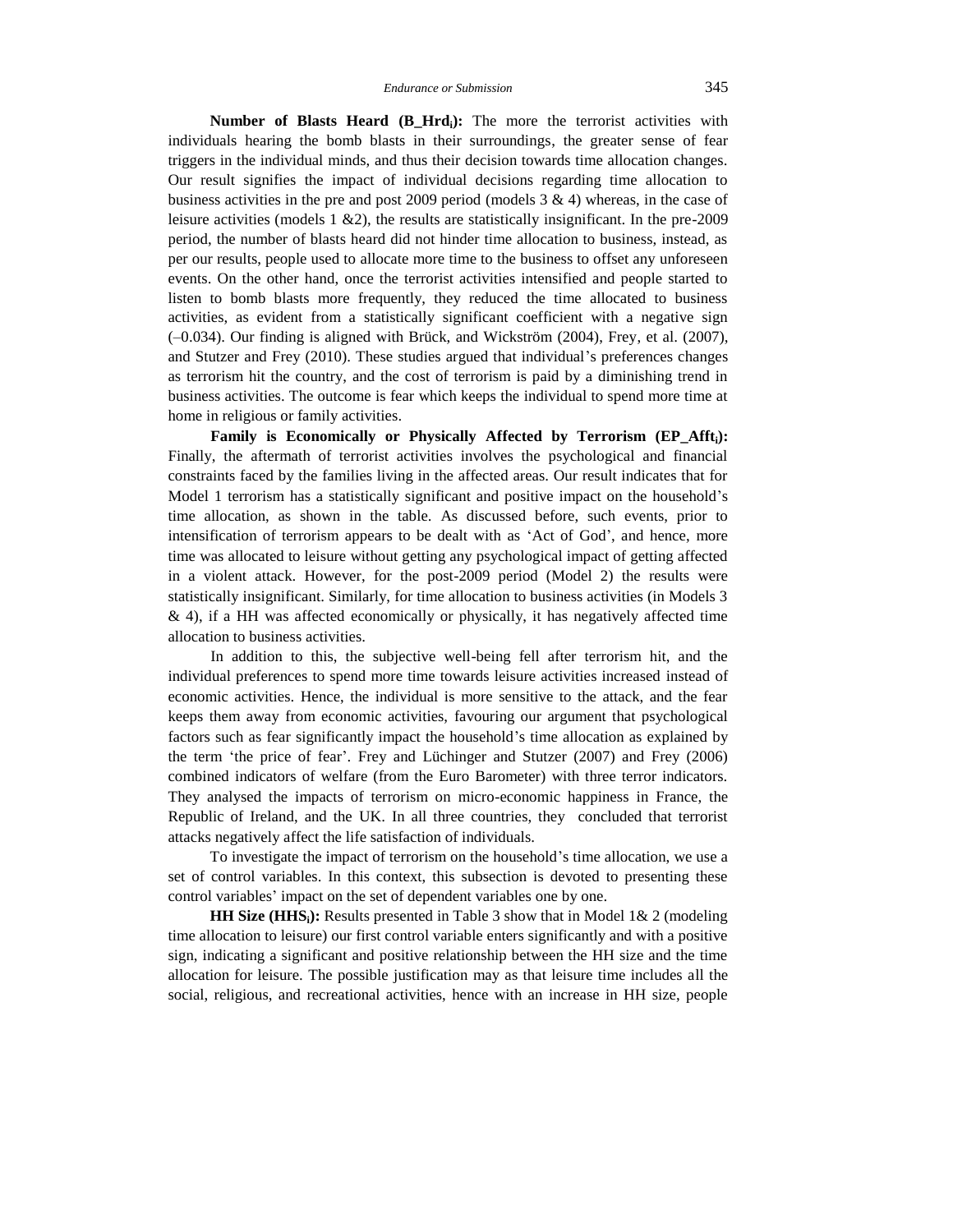can spare more time to take care of leisure activities instead of involving in other (business) activities. It is important to be noted that the coefficient has increased in the post-2009 scenario (0.091 from 0.076), which depicts that social bonding has increased with terrorism. In addition, this can be an indication that following terrorism hype household member prefers to spend more time in social activities or at home rather than engaging in economic activities. In contrast, in the case of Models 3 and 4, where the dependent variable is time allocation to business, the variable turns statistically insignificant, indicating that HH size does not help in determining time allocation to business activities.

**Respondents Education (EDUi):** Respondent education is another variable that may affect its decision about time allocation. In Model 1, prior to terrorism intensity, education resulted in the lesser time allocated to leisure  $(-0.047)$ , which means that the more educated a person, the less prepared he/she would be to allocate his/her time to leisure. This may be due to the higher opportunity cost for leisure, that more educated people have relatively higher earning profiles and hence higher opportunity cot for leisure. However, the trend reverses in the post-2009 scenario, when the sign turns positive but statistically insignificant. On the contrary, in the pre-2009 period, education had no significant effect on time allocation to business activities, whereas in the post-2009 period with increased terror intensity, higher education reduces the time allocation to business  $(-0.031)$ . The one possible justification is that sensitivity to terrorism increases with education hence they are more sensitive to the risks involved in going out for economic activities.

**HH Income (INCi):** The result presented in Table 3 shows that household income carries a positive and statistically insignificant effect on HH's time allocation to leisure and business activities. Though unexpected, the results still make sense in the wake of the issue under consideration. When an event involves risk of death, income seems misfit among the list of factors that impact the respective decisions pertaining to time allocation. In the pre-2009 period, there seem to be other factors (rather than income) that influence HH decision to allocation time. Similarly, in the post-2009 scenario, the risk to life is a stronger impetus than the prospects of income that affect decisions about time allocation.

**HH Involvement in Community Decisions (COMi):** Household involvement in community decisions enters all four variables significantly, however, does not hold a uniform sign across models. For instance, for the time allocation to leisure in the pre and post-2009 period (Model 1  $\&$  2), HHs time allocation to leisure increased due to involvement in community decisions as they felt safer outside. Therefore, involvement in community decisions has a positive and significant impact on time allocation to leisure in the pre-2009 period. On the contrary, in the post-2009 period, time allocation to leisure is negatively affected by involvement in community decisions, with a relatively greater coefficient  $(-0.28)$ . This can be associated with the fact that people might not feel safe outside due to greater exposure to negative vibes prevailing in the community in the wake of terror hikes. In Models 3 and 4, whereas the dependent variable is time allocation to business activities, in both cases, the variable holds a negative sign that is statistically significant. The following reasons may explain why? As the terrorism hit the sample area (District Peshawar) with more intensity, the fear of attack triggers in individual minds due to greater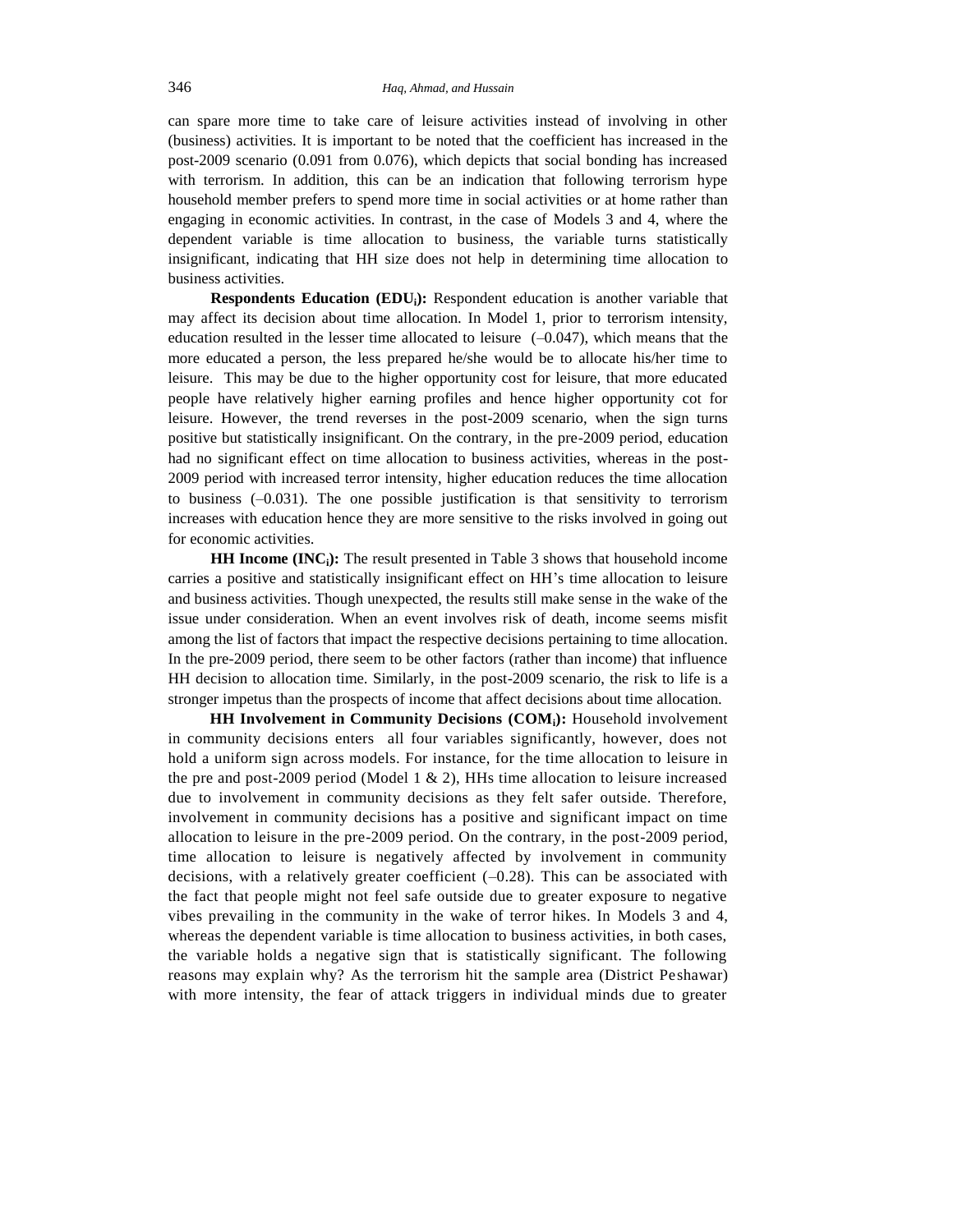exposure to negative feelings from the peers and community, hence, individual chooses to spend more time at home, family and less to business activities, as explained by Enders & Sandler (2005). They argued that as the attack hit the locality, the fear triggers the trust deficit in individuals that diminishes the economic activities.

**HH Location (LOCi):** Another very important determinant of time allocation to leisure and business activities is the location of the HH. Results indicate that people living in urban areas allocate more time to leisure in the pre-2009 period (0.397) compared to the post-2009 period when the coefficient turns insignificant. Hence, prior to terrorism, HHs used to enjoy their lives by allocating more time to leisure in city areas as compared to HHs located in small towns. Similarly, HHs located in city areas used to allocate more time to business activities as compared to people in town areas, in the pre-2009 period (0.196), which even further increased (0.329) in the post-2009 period argues that with an increase in terrorism people choose to work more to cover losses than to spend time on leisure activities.

On the contrary, HHs located in villages are used to spare less time to leisure both in the pre and post-2009 periods with a coefficient though higher in the post-2009 period (0.109). Whereas, in the pre-2009 era, HHs located in rural areas are used to spare more time to business  $(0.257)$  activities while the relationship reversed  $(-0.929)$  in the post-2009 period reflecting the extremely negative consequences of terrorism on the business environment in rural areas.

#### **6. CONCLUSION AND POLICY IMPLICATIONS**

There has been little understanding of the economic impacts of the psychological trauma of casualties on economic agent and their families. The phenomenon may not only result in higher spending on health, absenteeism from work, and reduction in labour productivity but can also diminish welfare and life satisfaction at the household level. In this connection, this study explores whether or not terrorism shapes the household's time allocation pattern. The basic hypothesis is "terrorism trigger fear in people's mind that affect their preferences about time allocation". In this context, the study empirically investigates the effects of terrorism on the household's time allocation decision in the pre and post-2009 periods to seek their time distribution between business activities and leisure time.

In general, the study's findings reveal that households' time allocation patterns have changed due to terrorism because people feel fear at workplace, consequently increasing leisure time while allocating less time to business activities. Touching the result thoroughly, as in model  $4<sup>11</sup>$  four out of five terrorism proxies are statistically significant and holds negative sign pointing toward the statement that individual prefers to stay at home and spend time on leisure activities rather than on business activities. In addition, the empirical evidence shows that proximity to 'terrorist attacks areas' of the sample district signifies its role in the decision-making of the people about time allocation. This indication moved towards our result that people living in areas closer to the terrorist attacks have experienced a significant change in time allocation patterns compared to those living far-off.

 $11$  Dependent variable is time allocated to business activities in post 2009 period.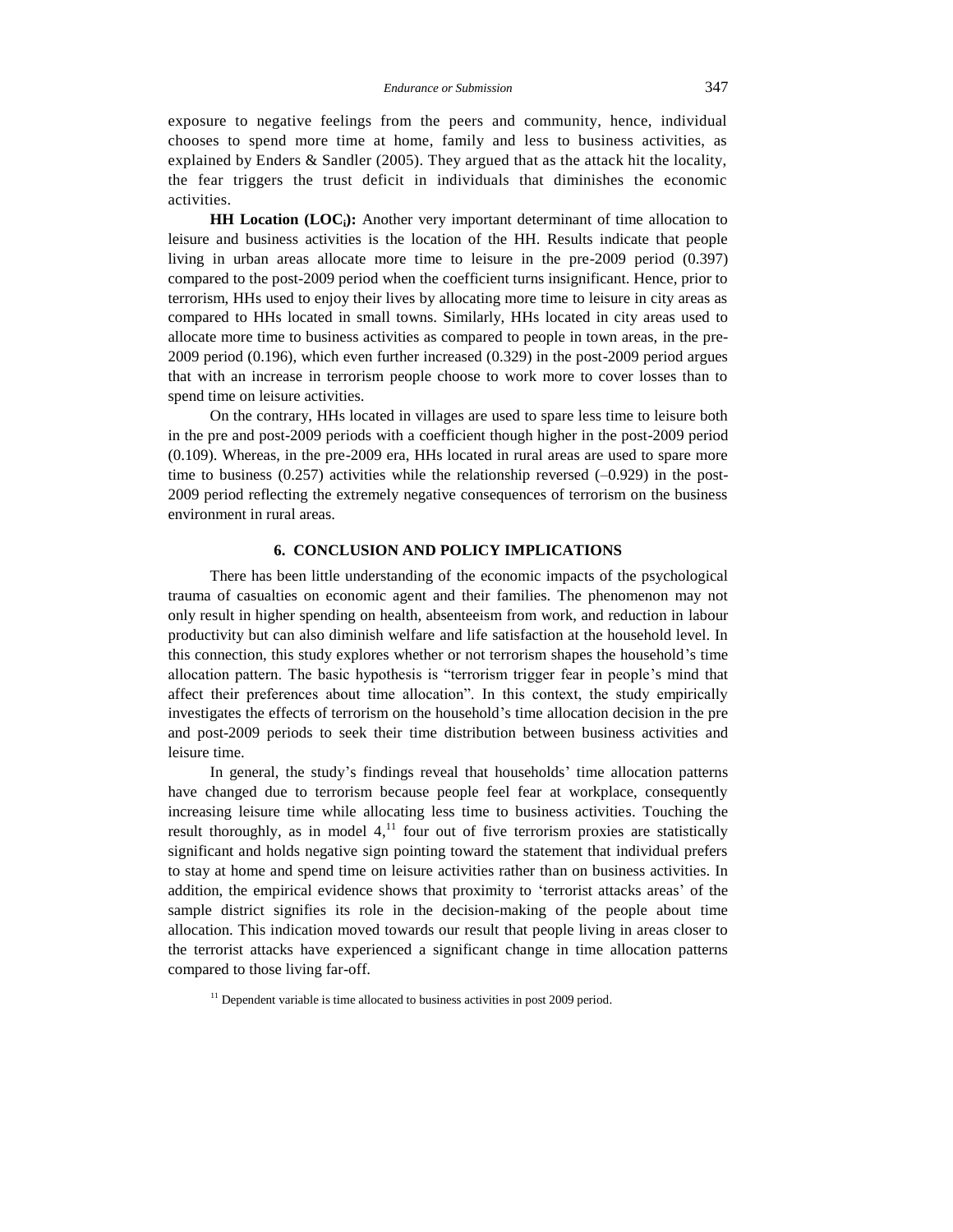# 348 *Haq, Ahmad, and Hussain*

We believe the findings of the study feed well into policy recommendations. The policymakers need to regularly monitor the situation and make every effort to keep society and people safe. Once the area is prone to terrorist attacks, it is the perception that hurts more than the actual happenings. As our analysis expose that even if the HHs have not been in contact with any terrorists' attack, still their time allocation gets affected due to 'hear-say'. Therefore, important policy measures should be put in place to inform the citizens of state's resolve and counter strategies to fight terrorism. This will give people hope and encouragement for a comeback. To conclude, the government's defense spending has important social implications attached to it, and a country's spending on defense should not just be taken as numeric figures only. Stronger defense improves the quality of life and yields tangible economic benefits.

Despite the hard work undertaken for this research, the following limitations need to be taken care of in the impending research on the subject. Firstly, this study was carried out in district Peshawar only. Conversely, the entire country is through a lot of disruption, as terrorist attacks resulted in deaths and devastation and disturbed the way of life in the whole country. Therefore, the sample area and size can be extended in future research. Secondly, the state of life is broader in scope, hence any future research can study some other important aspects like happiness, cultural activities and public's social preferences, etc. to capture the state of life at its full length.



**APPENDIX-AI**

*Source:* Wikipedia [<https://commons.wikimedia.org/w/index.php?curid=68554607>](https://commons.wikimedia.org/w/index.php?curid=68554607), (Accessed on June 2, 2020).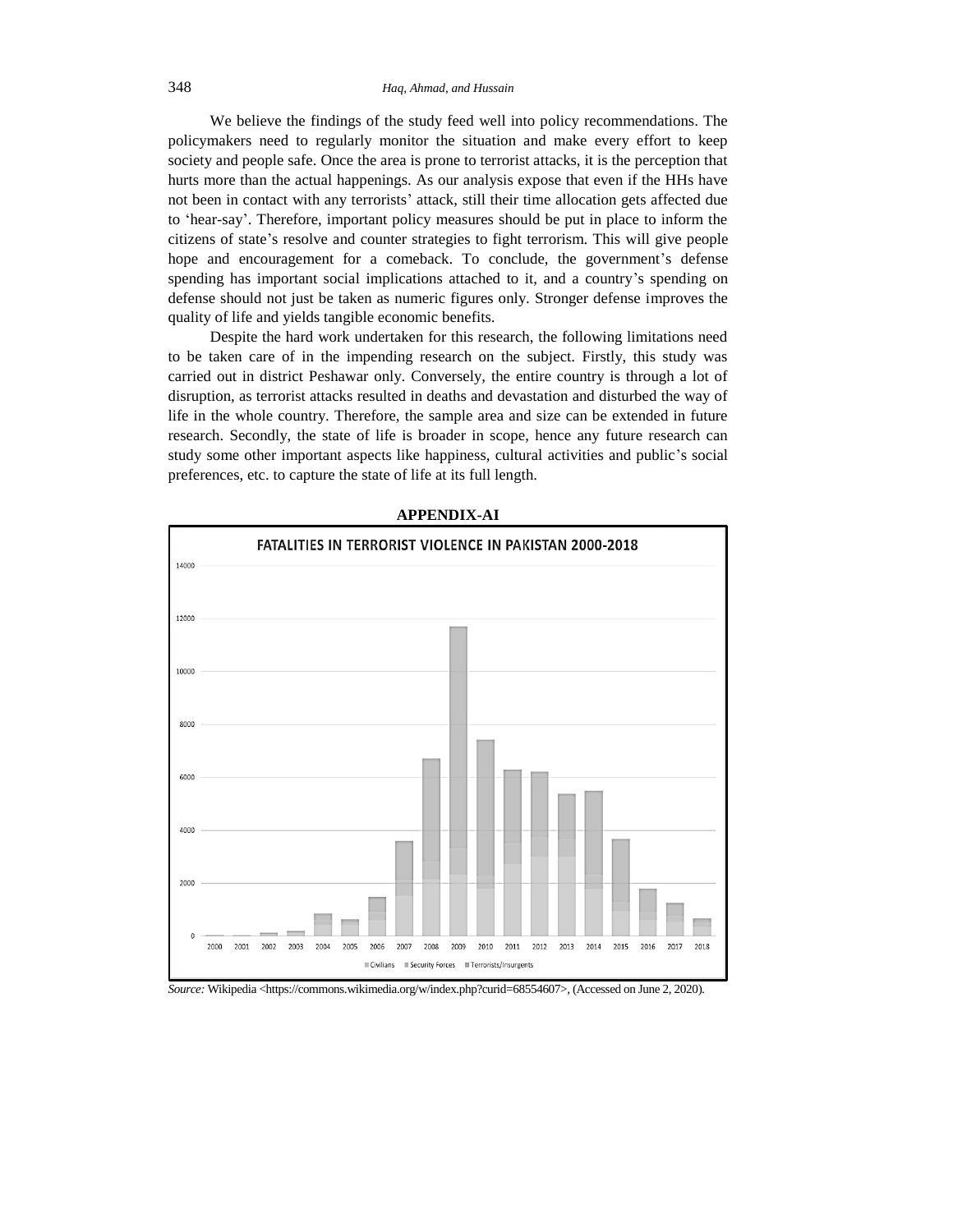# **APPENDIX A2**

**VIF Test Result**

| Variance Inflation Function                                   |      |         | Variance Inflation Function-Uncentered                        |      |         |  |
|---------------------------------------------------------------|------|---------|---------------------------------------------------------------|------|---------|--|
| Variable                                                      | VIF  | 1/VIF   | Variable                                                      | VIF  | 1/VIF   |  |
| Number of Terrorists Incidents<br>Seen                        | 1.11 | 0.90253 | Number of Terrorists Incidents<br>heard                       | 3.81 | 0.26259 |  |
| Number of Blasts heard                                        | 1.15 | 0.86704 | Number of Blasts heard                                        | 4.26 | 0.23491 |  |
| HHs affected by terrorism                                     | 1.42 | 0.70596 | HHs affected by terrorism                                     | 7.15 | 0.13987 |  |
| Family is economically or<br>physically affected by terrorism | 1.21 | 0.82873 | Family is economically or<br>physically affected by terrorism | 3.38 | 0.29587 |  |
| Extent of terrorism in the locality                           | 2.2  | 0.45357 | Extent of terrorism in the locality                           | 7.7  | 0.12983 |  |
| HH size                                                       | 1.25 | 0.80157 | HH size                                                       | 6.26 | 0.15977 |  |
| <b>Respondents Education</b>                                  | 1.26 | 0.79275 | <b>Respondents Education</b>                                  | 4.67 | 0.21414 |  |
| HH Income                                                     | 1.15 | 0.87063 | <b>HH</b> Income                                              | 1.19 | 0.83934 |  |
| HH involvement in Community<br>decisions                      | 1.17 | 0.85264 | HH involvement in Community<br>decisions                      | 6.4  | 0.15629 |  |
| HH location-city                                              | 2.18 | 0.45863 | HH location-city                                              | 6.41 | 0.15594 |  |
| HH location-village                                           | 1.72 | 0.58092 | HH location-village                                           | 1.93 | 0.51702 |  |
| Mean VIF                                                      | 1.44 |         | Mean VIF                                                      | 5.76 |         |  |

# **APPENDIX A3**





Normal P-P Plot of Regression Standardized Residual



Normal P-P Plot of Regression Standardized Residual

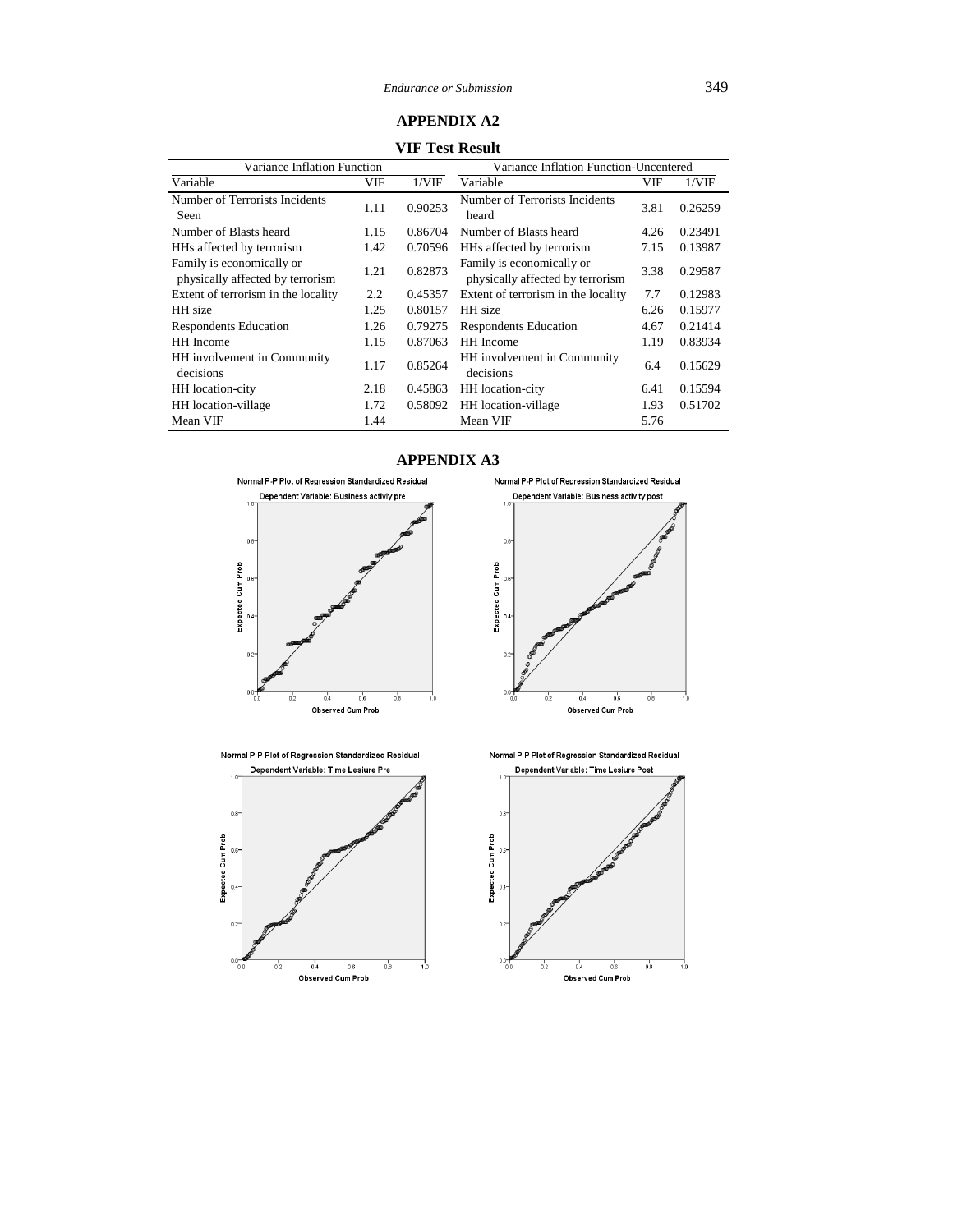# **APPENDIX A4**

#### **Table A2**

| Summary Statistics of Variables under Consideration        |            |      |           |                |        |  |
|------------------------------------------------------------|------------|------|-----------|----------------|--------|--|
| Variable                                                   | Obs.       | Mean | Std. Dev. | Min            | Max    |  |
| Time Allocated to Leisure (Pre-2009)                       | 200        | 3.09 | 0.27      | 2.54           | 3.732  |  |
| Time Allocated to Leisure (Post-2009)                      | 200        | 2.95 | 0.37      | 2.16           | 3.819  |  |
| Time Allocated to Business (Pre-2009)                      | <b>200</b> | 3.25 | 0.65      | 1.74           | 4.924  |  |
| Time Allocated to Business (Post-2009)                     | 200        | 2.87 | 0.62      | 1.30           | 4.577  |  |
| Number of Terrorists Incidents Seen                        | 200        | 2.19 | 1.41      | $\theta$       | 5      |  |
| Number of Blasts Heard                                     | 200        | 2.58 | 1.58      | $\Omega$       | 5      |  |
| HHs Affected by Terrorism                                  | 200        | 2.48 | 1.24      | $\Omega$       | 4      |  |
| Family is Economically or Physically affected by Terrorism | 200        | 1.76 | 1.32      | $\theta$       | 4      |  |
| Extent of Terrorism in the Locality                        | 200        | 2.29 | 1.45      | $\Omega$       | 4      |  |
| <b>HH</b> Size                                             | 200        | 4.43 | 2.21      |                | 11     |  |
| <b>Respondents Education</b>                               | <b>200</b> | 3.41 | 2.07      | $\overline{0}$ | 8      |  |
| HH Income                                                  | 200        | 0.01 | 0.04      | 7.36e-10       | 0.5748 |  |
| HH Involvement in Community Decisions                      | 200        | 2.15 | 1.02      | $\Omega$       | 3      |  |
| <b>HH</b> Location-City                                    | 200        | 0.66 | 0.47      | $\Omega$       |        |  |
| <b>HH</b> Location-Village                                 | 200        | 0.11 | 0.31      | 0              |        |  |

*Summary Statistics of Variables under Consideration*

## **REFERENCES**

- Amir-ud-Din, R. and Malik, S. (2016). Protecting the vulnerable: The case of IDPs in Pakistan. *European Online Journal of Natural and Social Sciences, 5*(1), 82–99.
- Asal, V., Fair, C. C., & Shellman, S. (2008). Consenting to a child's decision to join a Jihad: Insights from a survey of militant families in Pakistan. *Studies in Conflict and Terrorism*, *31*(11), 1001–1022.
- Becker, G. S. & Rubinstein, Y. (2011). Fear and the response to terrorism: An economic analysis. (CEP Discussion Paper No. 1079).
- Becker, G. and Rubinstein, Y. (2004). Fear and the response to terrorism: An economic analysis. Available at: ww.cornell.edu/international/events/upload/BeckerrubinsteinPaper
- Bronfenbrenner, U. (2005). The bioecological theory of human development (2001)*.* In U. Bronfenbrenner (Ed.) *Making human beings human: Bioecological perspectives on human development* (p. 3–15). Sage Publications Ltd.
- Brück, T. & Wickström, B. A. (2004). The economic consequences of terror: Guest editors' introduction. *Eur. J. Polit. Econom., 20*, 293.
- Camacho, A. (2008). Stress and birth weight: Evidence from terrorist attacks. *American Economic Review, 98*(2), 511–515.
- Center for Research and Security Studies (2010). *The cost of conflict in Pakistan*. Islamabad.
- Downes-Le Guin, T. & Hoffman, B. (1993). The impact of terrorism on public opinion, 1988 to 1989. RAND Corporation. (Research Report).
- Enders, W. & Sandler, T. (2005). After 9/11: Is it all different now? *Journal of Conflict Resolution, 49,* 259–277.
- Frey, B. S. (2006). How to deal with terrorism. *The Economists' Voice, 3*(7).
- Frey, B. S., M. Benz, & A. Stutzer (2004). Introducing procedural utility: Not only what, but also how matters. *Journal of Institutional and Theoretical Economics, 160*(3), 377–401.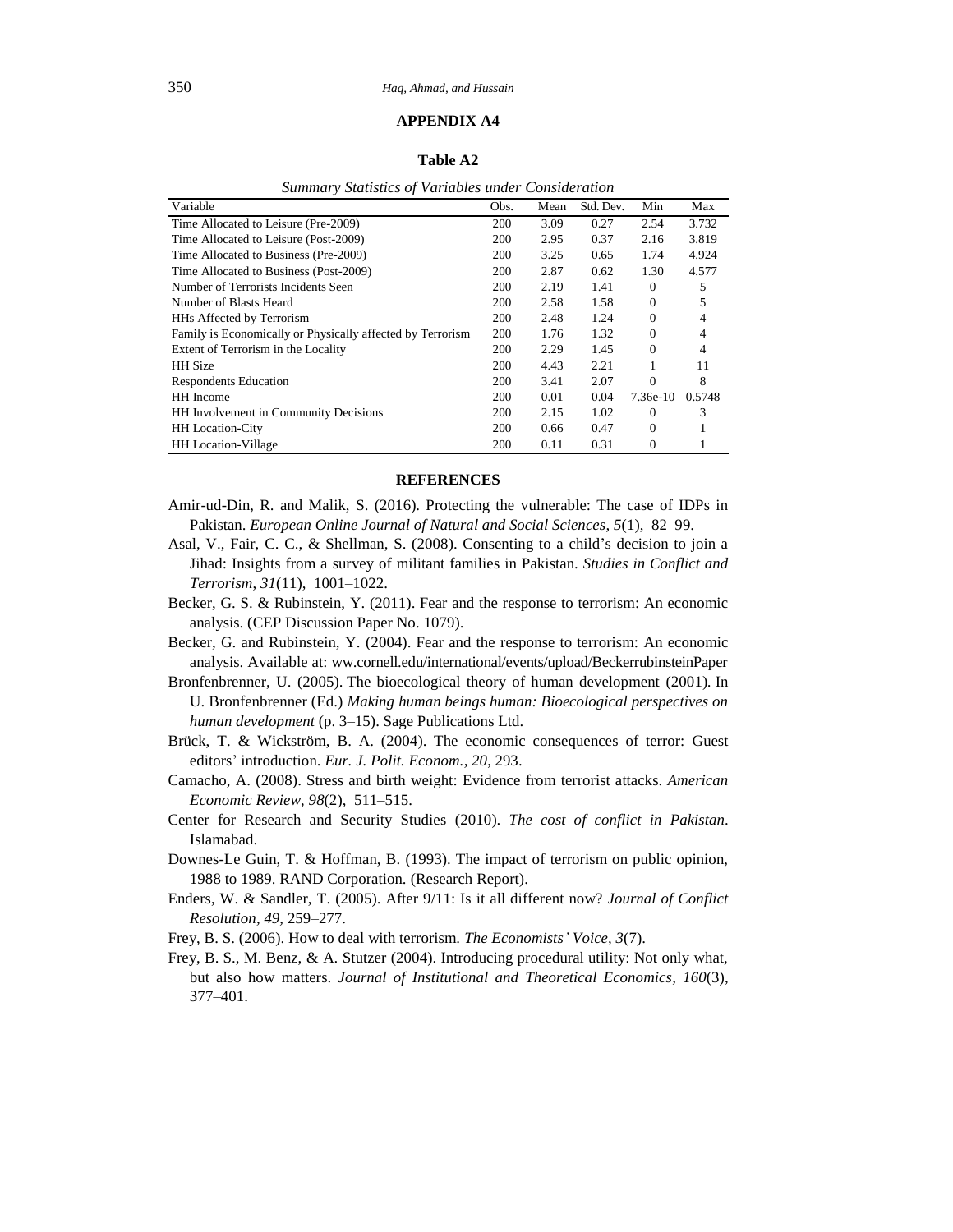- Frey, B. S., Luechinger, S., & Stutzer, A. (2007). Calculating tragedy: Assessing the costs of terrorism. *Journal of Economic Surveys, 21*(1), 1–24.
- Frey, B. S. & Stutzer, A. (2003). *Testing theories of happiness: Institute for empirical research in economics*. University of Zurich.
- Frey, B. S. & Stutzer, A. (2005). Beyond outcomes: Measuring procedural utility. *Oxford Economic Papers, 57*(1), 90–111.
- Grare, F. (2007). The evolution of sectarian conflicts in Pakistan and the ever-changing face of Islamic violence. *South Asia, 30*(1), 127–144.
- Greenberg, J., Simon, L., Pyszczynski, T., Solomon, S., & Chatel, D. (1992). Terror management and tolerance: Does mortality salience always intensify negative reactions to others who threaten one's worldview? *Journal of Personality and Social Psychology, 63*(2), 212.
- Gupta, A. (2011). Confronting terrorism. In Maroof Raza (ed.) Penguin Viking, India, 2009, pp. 201, Rs. 450, ISBN 9780670083695. *Strategic Analysis, 35*(2), 332–334.
- Holman, E., Alison, D. R., Garfin, & Silver, R. C. (2014). Media's role in broadcasting acute stress following the Boston Marathon Bombings. *Proceedings of the National Academy of Science (PNAS U.S.A), 111*(1), 93e98.
- Iqbal, N. & Nawaz, S. (2017). Spatial differences and socioeconomic determinants of health poverty. *The Pakistan Development Review, 56*(3), 221–248.
- Iqbal, N. & Awan, M. S. (2015). Determinants of urban poverty: The case of medium sized city in Pakistan. *The Pakistan Development Review, 54*(4), 719–737.
- Khan, J. (2014). Combating militancy: A case of Pakistan military operations. *International Journal of Humanities and Social Sciences Research, 1*(1), 6–23.
- Khan, Z. A. (2011). Military operations in FATA and PATA: Implications for Pakistan. Institute of Strategic Studies, Islamabad (ISSI).
- Kahneman, Daniel, Diener, & Schwarz, N. (eds.) (1999). *Well-being: The foundations of hedonic psychology*. New York, NY: Russell Sage Foundation.
- Kahneman, D. & Krueger, A. B. (2006). Developments in the measurement of subjective well-being. *Journal of Economic Perspectives, 20*(1), 3–24.
- Kimball, M. & Willis, R. (2006). *Utility and happiness*. University of Michigan.
- Looney, R. (2004). Failed economic take-offs and terrorism in Pakistan. *Asian Survey, 44*(6), 771–793.
- Marshall, D., Randall, A., Richard, Bryant, A., Lawrence, J. S., Eun, M., Joan, Cook, & Yuval, N. (2007). The psychology of ongoing threat: Relative risk appraisal, the September 11 attacks, and terrorism-related fears. *American Psychologist, 62*(4), 304–316.
- Nasir, M. & Rehman, F. U. (2019). Correlates of perceived insecurity: Evidence from Pakistan. *Defence and Peace Economics, 30*(4), 488–504.
- Pesko, M. F**. (**2014). Stress and smoking: Associations with terrorism and causal impact. *Contemporary Economic Policy, 32*(2), 351–371.
- Pesko, M. F. & Baum, C. F. (2016). The self-medication hypothesis: Evidence from terrorism and cigarette accessibility. *Economics and Human Biology, 22*, 94–102.
- Pyszczynski, T., Solomon, S., & Greenberg, J. (2003). In the wake of 9/11: The psychology of terror. *American Psychological Association*.